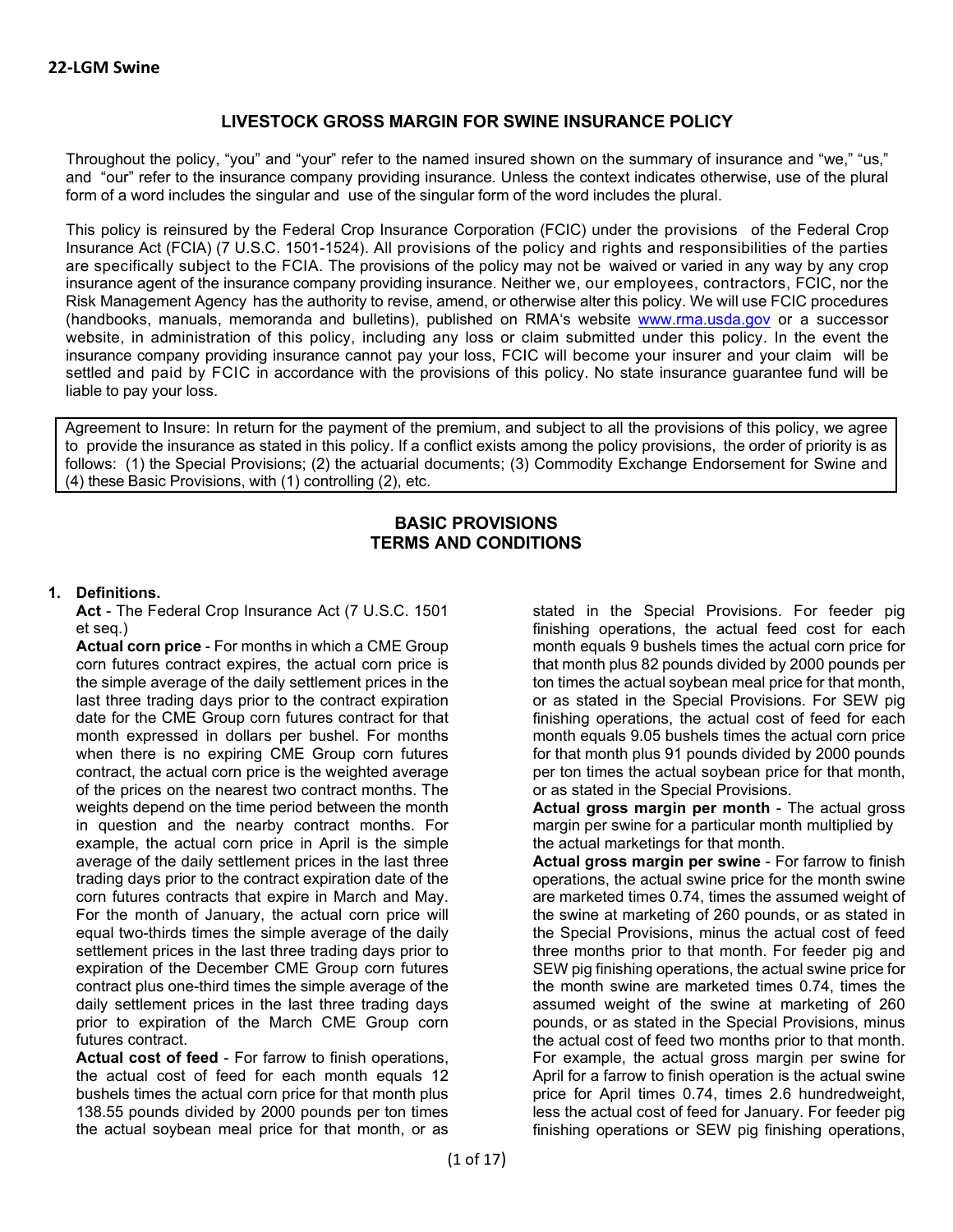the actual gross margin per swine for April is the actual swine price for April times 0.74, times 2.6 hundredweight, less the actual cost of feed for February.

**Actual marketings** - The total number of slaughterready swine sold by you for slaughter for human or animal consumption in each month of the insurance period and for which you have proof of sale. Actual marketings are used to verify ownership of swine and determine approved target marketings.

**Actual soybean meal price** - For months in which a CME Group soybean meal futures contract expires, the actual soybean meal price is the simple average of the daily settlement prices in the last three trading days prior to the contract expiration date for the CME Group soybean meal futures contract for that month expressed in dollars per ton. For months when there is no expiring CME Group soybean meal futures contract, the actual soybean meal price is the weighted average of the prices on the nearest two contract months. The weights depend on the time period between the month in question and the nearby contract months. For example, the actual soybean meal price in April is the simple average of the daily settlement prices in the last three trading days prior to the contract expiration date of the soybean meal futures contracts that expire in March and May.

**Actual swine price** - For months in which a CME Group lean hog futures contract expires, the actual swine price is the simple average of the daily settlement prices in the last three trading days prior to the contract expiration date for the CME Group lean hog futures contract for that month expressed in dollars per hundredweight. For months when there is no expiring CME Group lean hog futures contract, the actual swine price is the weighted average of the prices on the nearest two contract months. The weights depend on the time period between the month in question and the nearby contract months. For example, the actual swine price in March is the simple average of the daily settlement prices in the last three trading days prior to the contract expiration date of the lean hog futures contracts that expire in February and April.

**Actual total gross margin** - The target marketings for each month of an insurance period multiplied by the actual gross margin per swine for each month of that insurance period and totaled.

**Actuarial documents** – The information for the crop year which is available for public inspection in your agent's office and published on RMA's website which shows available crop insurance policies, coverage levels, information needed to determine amounts of insurance, prices, premium adjustment percentages, practices, particular types of the insurable crop, and other related information regarding crop insurance in the state.

**Application** - The form required to be completed by you and accepted by us before insurance coverage will commence.

**Approved target marketings** - The maximum target marketings allowed for the designated months of the applicable insurance period. The producer's target marketings for any month may not be more than the producer's approved target marketings. Approved target marketings will be based on the farm capacity for the six-month insurance period as determined by the insurance underwriter.

**Assignment of indemnity** - A transfer of your policy rights, made on our form, and effective when approved in writing by us in accordance with section 14.

**Beginning farmer or rancher** - An individual who has not actively operated and managed a farm or ranch in any state, with an insurable interest in a crop or livestock as an owner-operator, landlord, tenant, or sharecropper for more than five crop years, as determined in accordance with FCIC procedures. Any crop year's insurable interest may, at your election, be excluded if earned while under the age of 18, while in full-time military service of the United States, or while in post-secondary education, in accordance with FCIC procedures. A person other than an individual may be eligible for beginning farmer or rancher benefits if there is at least one individual substantial beneficial interest holder and all individual substantial beneficial interest holders qualify as a beginning farmer or rancher.

**Cancellation date** - The calendar date specified in the actuarial documents on which coverage will automatically renew unless canceled in writing by either you or us or terminated in accordance with the policy terms.

**CME group** - The Chicago Mercantile Exchange Group.

**Commodity exchange endorsement for swine** - An endorsement that contains the exchange prices that is used to set the expected and actual prices for Livestock Gross Margin (LGM) Swine.

**Company** - The insurance company reinsured by FCIC that is identified on, and issuing, your summary of insurance.

**Consent** - Approval in writing by us allowing you to take a specific action.

**Contract change date** - The calendar date contained in the actuarial documents by which changes to the policy, if any, will be made available in accordance with section 21 of these Basic Provisions.

**Coverage** - The insurance provided by this policy, against insured loss of gross margin as shown on your summary of insurance.

**Crop year** - The twelve-month period, beginning July 1, and ending the following June 30, which is designated by the calendar year in which it ends.

**Date coverage Bbgins** - The calendar date the insurance provided by this policy begins. **Days** - Calendar days.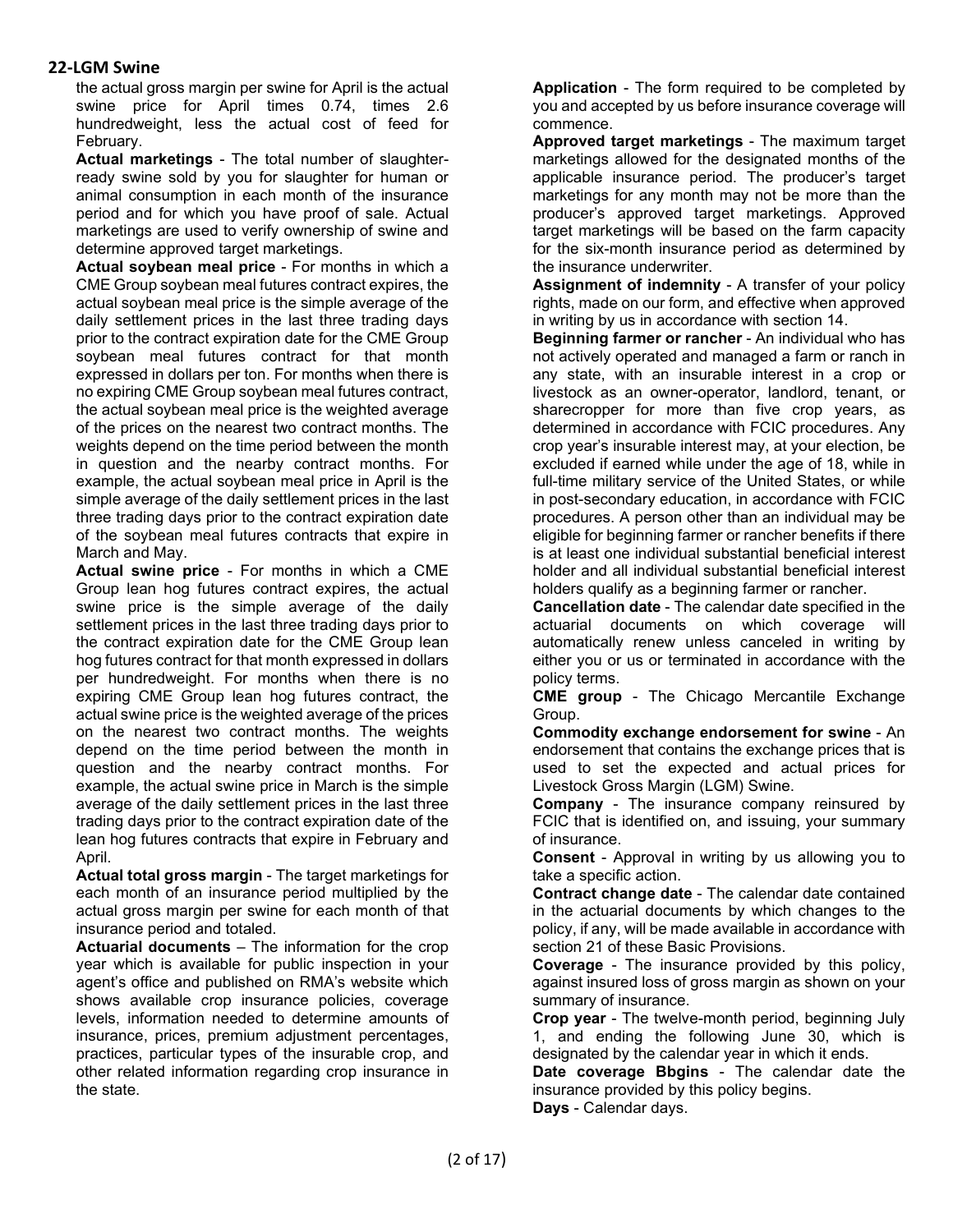**Deductible** - The portion of the expected gross margin that you elect not to insure. Allowable deductible amounts range from zero to \$20 per swine in \$2 per swine increments.

**Delinquent debt** - Has the same meaning as the term defined in 7 CFR part 400, subpart U.

**End of insurance period** - The date your insurance provided by this policy ceases.

**Expected corn price -** Expected corn prices for months in an insurance period are determined using three-day average settlement prices on CME Group corn futures contracts.

- (a) For months with unexpired corn futures contracts, the expected corn price is the simple average of the CME Group corn futures contract for that month during the expected price measurement period expressed in dollars per bushel. For example, for a sales period beginning on April 28, the expected corn price for July equals the simple average of the daily settlement prices on the CME Group July corn futures contract during the expected price measurement period in this case, the three trading days prior to and including April 28.
- (b) For months with expired corn futures contracts, the expected corn price is the simple average of daily settlement prices for the CME Group corn futures contract for that month expressed in dollars per bushel in the last three trading days prior to contract expiration. For example, for a sales period beginning on April 28, the expected corn price for March is the simple average of the daily settlement prices on the CME Group March corn futures contract for the three trading days prior to contract expiration.
- (c) For months without a corn futures contract, the futures prices used to calculate the expected corn price are the weighted average of the futures prices used to calculate the expected corn prices for the two surrounding months which have futures contract. The weights are based on the time difference between the month and the contract months. For example, for the sales period beginning April 28, the expected corn price for June equals one-half times the simple average of the daily settlement prices on the CME Group May corn futures contract during the same expected price measurement, the three trading days prior to and including April 28 plus one-half times the simple average of the daily settlement prices on the CME Group July corn futures contract during the expected price measurement period. See the LGM for Swine Commodity Exchange Endorsement for additional detail on exchange prices.

**Expected cost of feed** - For farrow to finish operations, the expected cost of feed for each month equals the sum of 12 bushels times the expected corn price for that month, plus 138.55 pounds divided by

2000 pounds per ton times the expected soybean meal price for that month. For feeder pig finishing operations, the expected cost of feed for each month equals the sum of 9 bushels times the expected corn price for that month, plus 82 pounds divided by 2000 pounds per ton times the expected soybean meal price for that month. For SEW pig finishing operations the expected cost of feed for each month equals the sum of 9.05 bushels times the expected corn price for that month, plus 91 pounds divided by 2000 pounds per ton times the expected soybean meal price for that month. **Expected gross margin per month** - The expected gross margin per swine multiplied by the target marketings for each month of an insurance period.

**Expected gross margin per swine** - For farrow to finish operations, expected gross margin per swine is equal to the expected swine price for the month swine are marketed times 0.74, times the assumed weight of the swine at marketing of 260 pounds, or as stated in the Special Provisions, minus the expected cost of feed three months prior to that month. For feeder pig finishing operations or SEW pig finishing operations, the expected gross margin per swine is equal to the expected swine price for the month swine are marketed times 0.74, times the assumed weight of the swine at marketing of 260 pounds, or as stated in the Special Provisions, minus the expected cost of feed two months prior to that month. For example, the expected gross margin per swine for April for a farrow to finish operation is the expected swine price for April times 0.74, times 2.6 hundredweight, less the expected cost of feed for January. For a finishing operation, expected gross margin per swine for April is the expected swine price for April times 0.74, times 2.6 hundredweight, less the expected cost of feed for February.

**Expected price measurement period** – For each week in which sales occur, the three trading days prior to and including the Thursday that is the beginning of the weekly sales period.

**Expected soybean meal price** - Expected soybean meal prices for months in an insurance period are determined using three-day average settlement prices on CME Group soybean meal futures contracts.

- (a) For months with unexpired soybean meal futures contracts, the expected soybean meal price is the simple average of the CME Group soybean meal futures contract for that month during the expected price measurement period in the week of the sales closing date expressed in dollars per ton. For example, for a sales period beginning on April 28, the expected soybean meal price for July equals the simple average of the daily settlement daily settlement prices on the CME Group July soybean meal futures contract during the expected price measurement period, in this case, the three trading days prior to and including April 28.
- (b) For months with expired soybean meal futures contracts, the expected soybean meal price is the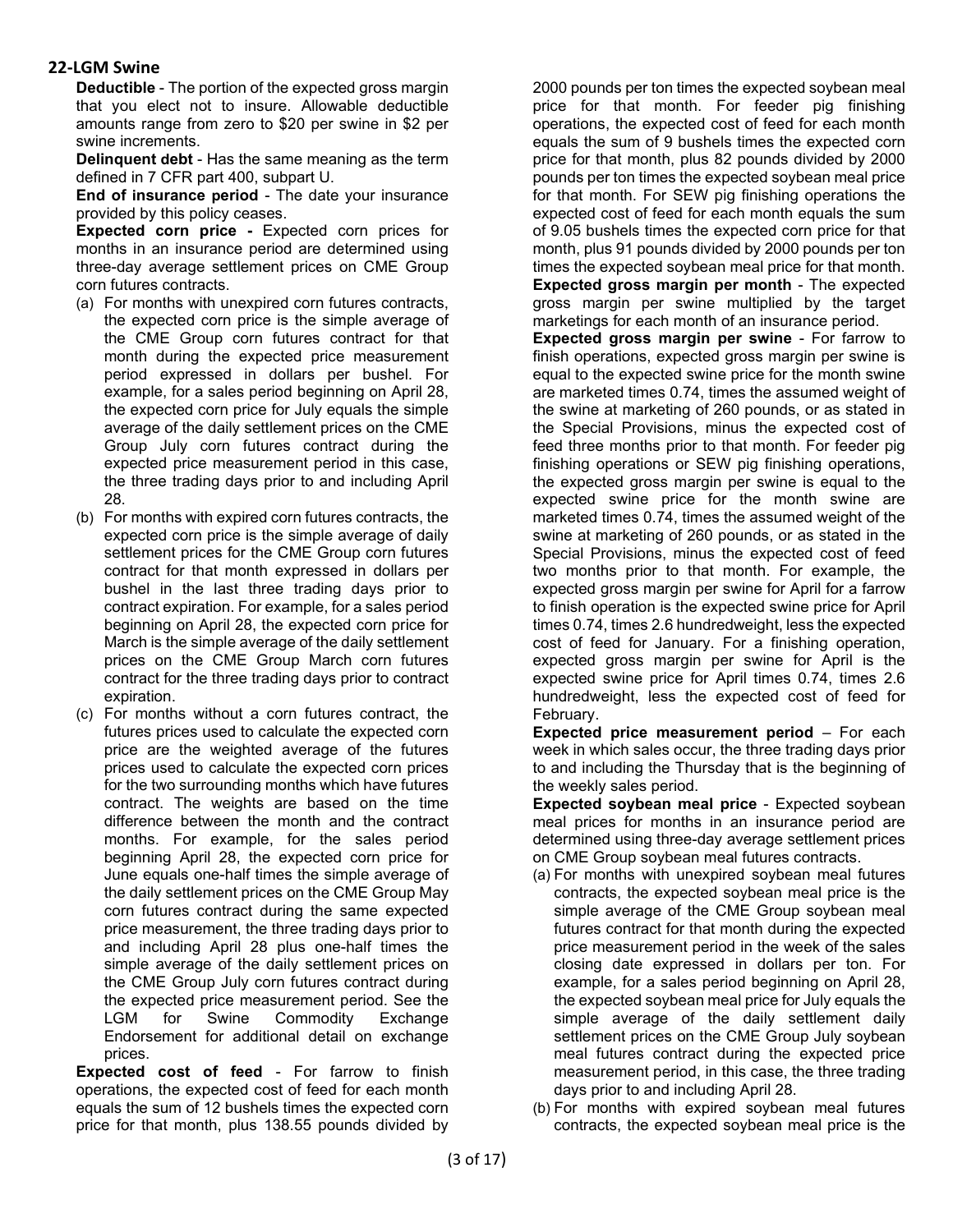simple average of daily settlement prices for the CME Group soybean meal futures contract for that month expressed in dollars per ton in the last three trading days prior to contract expiration. For example, for a sales period beginning on April 28, the expected soybean meal price for March is the simple average of the daily settlement daily settlement prices on the CME Group March soybean meal futures contract over the last three trading days prior to sales closing.

(c) For months without a soybean meal futures contract, the futures prices used to calculate the expected soybean meal price are the weighted average of the futures prices used to calculate the expected soybean meal prices for the two surrounding months which have futures contracts. The weights are based on the time difference between the month and the contract months. For example, for a sales period beginning April 28, the expected soybean meal price for June equals onehalf times the simple average of the daily settlement prices on the CME Group May soybean meal futures contract during the expected price measurement period, the three trading days prior to and including April 28, plus one-half times the simple average of the daily settlement prices on the CME Group July soybean meal futures contract during the same expected price measurement period. See the LGM for Swine Commodity Exchange Endorsement for additional detail on exchange prices.

**Expected swine price** - Expected swine prices for months in an insurance period are determined using three-day average settlement prices on CME Group lean hog futures contracts.

- (a) For months with unexpired lean hog futures contracts, the expected swine price is the simple average of the CME Group lean hog futures contract for that month during the expected price measurement period expressed in dollars per hundredweight. For example, for a sales period beginning on April 28, the expected swine price for July equals the simple average of the daily settlement prices on the CME Group July lean hog futures contract during the expected price measurement period, in this case, the three trading days prior to and including April 28.
- (b) For months without a lean hog futures contract, the futures prices used to calculate the expected swine price are the weighted average of the futures prices used to calculate the expected swine prices for the two surrounding months which have futures contracts. The weights are based on the time difference between the month and the contract months. For example, for a sales period beginning April 28, the expected swine price for September equals one-half times the simple average of the daily settlement prices on the CME Group August lean hog futures contract during the expected price

measurement period , the three trading days prior to and including April 28, plus one-half times the simple average of the daily settlement prices on the CME Group October lean hog futures contract during the same expected price measurement period. See the LGM for Swine Commodity Exchange Endorsement for additional detail on exchange prices.

**Expected total gross margin** - The target marketings times the expected gross margin per swine for each month of an insurance period and totaled.

**Farrow to finish operation** - A type of farm operation that covers all aspects of breeding, farrowing and raising swine to slaughter.

**FCIC** - The Federal Crop Insurance Corporation, a wholly owned government corporation within USDA. **Feeder pig finishing operation** - A type of farm operation that specializes in the feeding of swine (feeder pigs) from a weight of approximately 50 pounds to slaughter.

**Gross margin guarantee** - The gross margin guarantee for an insurance period is the expected total gross margin for an insurance period minus the deductible times the total of target marketings.

**Insurance period** - The six-month period designated in the summary of insurance to which this policy is applicable. Swine are not insurable in the first month of any insurance period. See the LGM for Swine Commodity Exchange Endorsement for additional detail on insurance periods.

**Insured** - The person as shown on the summary of insurance as the insured. This term does not extend to any other person having a share or interest in the animals (for example, a partnership, landlord, or any other person) unless also specifically indicated on the summary of insurance as the insured.

**Liability** - The maximum amount payable on an Insurance period under this policy.

**Limit movement** - The maximum price change based on the CME group current daily price limit for commodity futures.

**Livestock acceptance system** - A computer system that accepts livestock applications and endorsements. **Limited resource farmer or rancher** - Has the same meaning as the term defined by USDA at https://lrftool.sc.egov.usda.gov/LRP\_Definition.aspx or successor website.

**Marketing report** - A report submitted by you on our form showing for each month your actual marketings for that month of swine insured under this policy. The marketing report must be accompanied by copies of packer sales receipts that provide records of the actual marketings shown on the marketing report.

**Notice of probable loss** - Our notice to you of a probable loss on your insured swine.

**Offset** - The act of deducting one amount from another amount.

**Person** - An individual, partnership, association, corporation, estate, trust, or other legal entity, and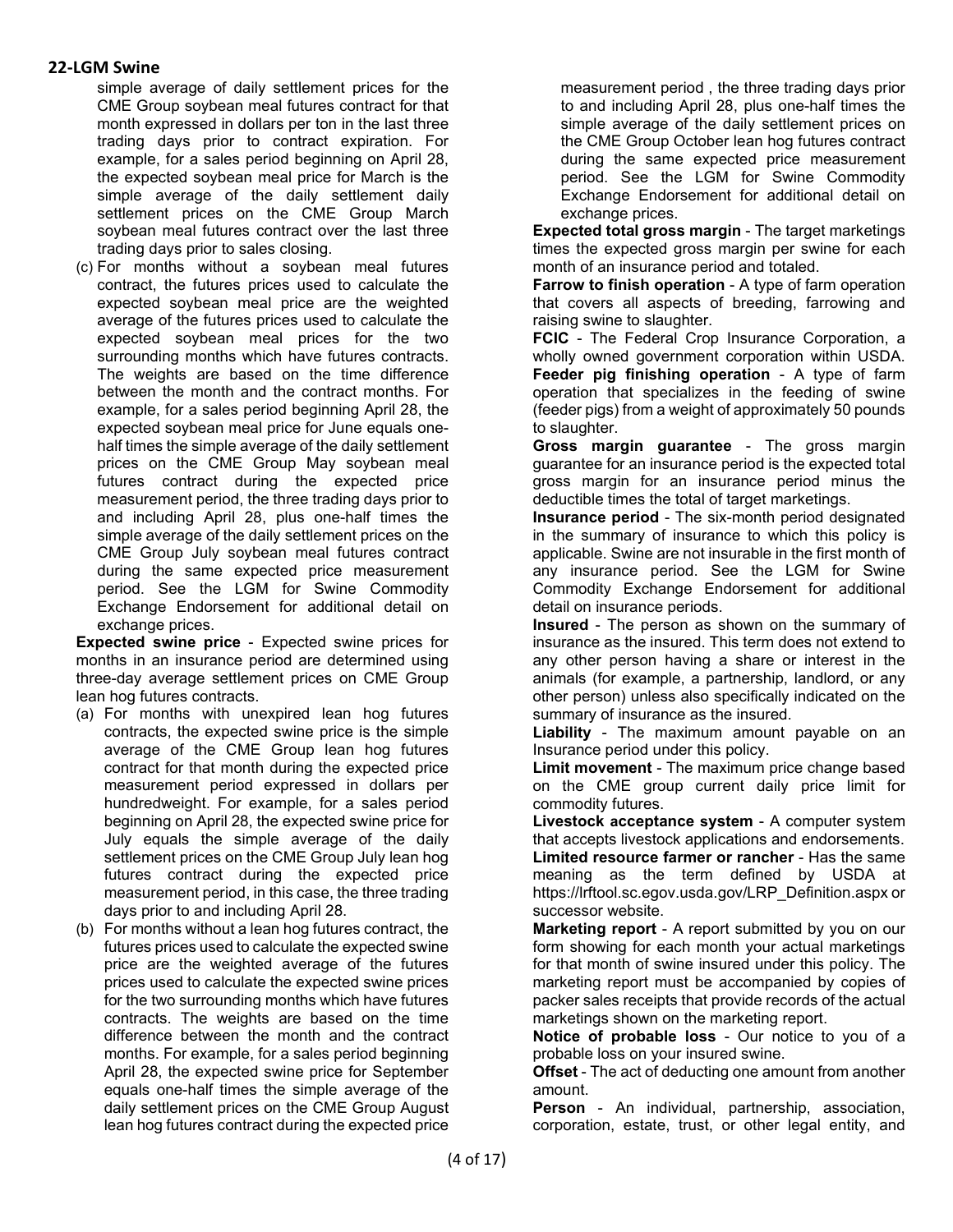wherever applicable, a State or a political subdivision or agency of a State. "Person" does not include the United States Government or any agency thereof.

**Policy** - The agreement between you and us consisting of these provisions, the Special Provisions, the summary of insurance, the Commodity Exchange Endorsement, and the applicable regulations published in 7 CFR Chapter IV.

**Premium** - The amount you owe us for this insurance coverage based on your target marketings in accordance with section 5.

**Premium billing date** – The earliest date upon which you will be billed for insurance coverage based on your target marketing report. The premium billing date is the first business day of the month following the last month of the insurance period in which you have target marketings.

**Producer premium** - The total premium minus the premium subsidy paid by FCIC.

**RMA** - Risk Management Agency, an agency within USDA.

**RMA's website** - A website hosted by RMA and located at https://www.rma.usda.gov/ or a successor website.

**Sales closing date** – The last day of the sales period by which your completed application must be received by us. Also, the last date by which you may change your insurance coverage for an insurance period.

**Sales period** – The period that begins on Thursday of each week when the coverage prices and rates are posted on RMA's website and ends at 9:00 AM Central Time of the following calendar day. Sales will not be available for purchase if the Thursday of the sales period is a federal holiday. The calendar date for Thursday of the sales period will be shown as the effective date in the actuarial documents.

**SEW pig finishing operation** - A type of farm operation that specializes in the feeding of swine (Segregated Early Weaned pigs) from the age of approximately 12 to 21 days to slaughter.

**Share** - The lesser of your percentage interest in the insured livestock as an owner at the time insurance attaches and at the time of sale. Persons who lease or hold some other interest in the livestock other than as an owner are not considered to have a share in the livestock.

**Special provisions** - The part of the policy that contains specific provisions of insurance for each insured crop that may vary by geographic area.

**Substantial beneficial interest** - An interest held by any person of at least ten percent in you (e.g., there are two partnerships that each have a 50 percent interest in you and each partnership is made up of two individuals, each with a 50 percent share in the partnership. In this case, each individual would be considered to have a 25 percent interest in you, and both the partnerships and the individuals would have a substantial beneficial interest in you. The spouses of the individuals would not be considered to have a

substantial beneficial interest unless the spouse was one of the individuals that made up the partnership. However, if each partnership is made up of six individuals with equal interests, then each would only have an 8.33 percent interest in you and although the partnership would still have a substantial beneficial interest in you, the individuals would not for the purposes of reporting in section 2). The spouse of any individual applicant or individual insured will be presumed to have a substantial beneficial interest in the applicant or insured unless the spouses can prove they are legally separated or otherwise legally separate under the applicable State dissolution of marriage laws. Any child of an individual applicant or individual insured will not be considered to have a substantial beneficial interest in the applicant or insured unless the child has a separate legal interest in such person.

**Summary of insurance - Our statement to you, based** upon your application, specifying the insured, the swine, the target marketings, gross margin guarantee and the premium for an insurance period.

**Swine** - Any species of domesticated mammal of the family *Suidae* commonly grown for pork production. Also referred to as hog or pig.

**Target marketings** - Your determination as to the number of swine you elect to insure in each month during the insurance period. You can only report the number of swine in which you have a share.

**Target marketings report** - A report submitted by you on our form showing for each month your target marketings for that month.

**Termination date** - The calendar date upon which your insurance ceases to be in effect because of nonpayment of any amount due us under the policy, including premium.

**USDA** - The United States Department of Agriculture.

**Veteran farmer or rancher** An individual who has served active duty in the United States Army, Navy, Marine Corps, Air Force, or Coast Guard, including the reserve components; was discharged or released under conditions other than dishonorable; and:

- (1) Has not operated a farm or ranch;
- (2) Has operated a farm or ranch for not more than 5 years; or
- (3) First obtained status as a veteran during the most recent 5-year period.

A person, other than an individual, may be eligible for veteran farmer or rancher benefits if all substantial beneficial interest holders qualify as a veteran farmer or rancher. A spouse's veteran status does not impact whether an individual is considered a veteran farmer or rancher.

**Void** - When the Policy is considered not to have existed for an insurance period as a result of concealment, fraud or misrepresentation.

**Yield factor** - The factor used to convert lean hog price, carcass price, to live hog price. The factor equals 0.74.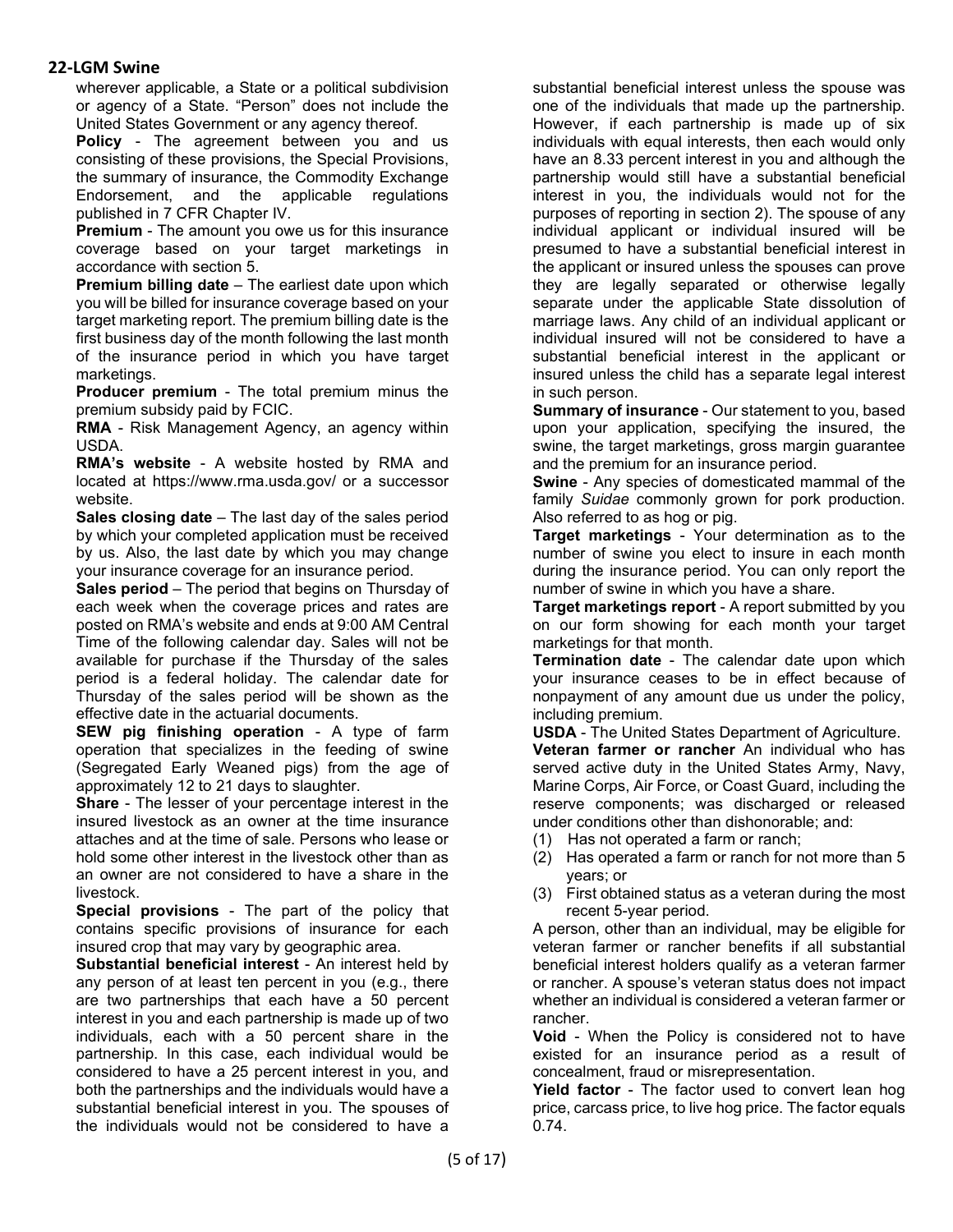- **2. Life of Policy, Cancellation, and Termination**
	- (a) The application must be completed by you and received by us not later than the sales closing date. If cancellation or termination of insurance coverage occurs for any reason, including but not limited to indebtedness, suspension, debarment, disqualification, cancellation by you or us or violation of the controlled substance provisions of the Food Security Act of 1985, a new application must be filed for the crop.
	- (b) Coverage will not be provided if you are ineligible under the policy or under any Federal statute or regulation.
	- (c) Your agent does not have authority to bind coverage under this policy. Coverage for the swine described in the application will only become effective when we notify you in writing that your application has been accepted and approved by us, and we issue a written summary of insurance to you.
		- (1) For subsequent insurance periods, coverage will only be effective if issue a written summary of insurance to you.
		- (2) This policy will be available for sale only on business days when RMA livestock acceptance system is operational.
	- (d) This is a continuous policy and will remain in effect for each crop year following the acceptance of the original application until canceled by you in accordance with the terms of the policy or terminated by operation of the terms of the policy or by us. In accordance with section 20, FCIC may change the coverage provided from year to year.
	- (e) With respect to your application for insurance:
		- (1) You must include your social security number (SSN) if you are an individual (if you are an individual applicant operating as a business, you may provide an employer identification number (EIN) but you must also provide your SSN); or
		- (2) You must include your EIN if you are a person other than an individual;
		- (3) In addition to the requirements of section 2(e)(1) or (2), you must include the following for all persons who have a substantial beneficial interest in you:
			- (i) The SSN for individuals; or
			- (ii) The EIN for persons other than individuals and the SSNs for all individuals that comprise the person with the EIN if such individuals have a substantial beneficial interest in you;
		- (4) You must include:
			- (i) Your election of plan of insurance and any other material information required on the application to insure your swine; and
- (ii) All information required in section 2(e)(4)(i) or your application will not be accepted and no coverage will be provided;
- (5) Your application will not be accepted and no insurance will be provided for the year of application if the application does not contain your SSN or EIN. If your application contains an incorrect SSN or EIN for you, your application will be considered not to have been accepted, no insurance will be provided for the year of application and for any subsequent crop years, as applicable, and such policies will be void if:
	- (i) Such number is not corrected by you; or
	- (ii) You correct the SSN or EIN but:
		- (A) You cannot prove that any error was inadvertent (Simply stating the error was inadvertent is not sufficient to prove the error was inadvertent); or
		- (B) It is determined that the incorrect number would have allowed you to obtain disproportionate benefits under the crop insurance program, you are determined to be ineligible for insurance or you could avoid an obligation or requirement under any State or Federal law;
- (6) With respect to persons with a substantial beneficial interest in you:
	- (i) The coverage for all livestock or livestock products included on your application will be reduced proportionately by the percentage interest in you of persons with a substantial beneficial interest in you (presumed to be 50 percent for spouses of individuals) if the SSNs or EINs of such persons are included on your application, the SSNs or EINs are correct, and the persons with a substantial beneficial interest in you are ineligible for insurance;
	- (ii) Your policies for all livestock or livestock products included on your application, and for all applicable crop years, will be void if the SSN or EIN of any person with a substantial beneficial interest in you is incorrect or is not included on your application and:
		- (A) Such number is not corrected or provided by you, as applicable;
		- (B) You cannot prove that any error or omission was inadvertent (Simply stating the error or omission was inadvertent is not sufficient to prove the error or omission was inadvertent); or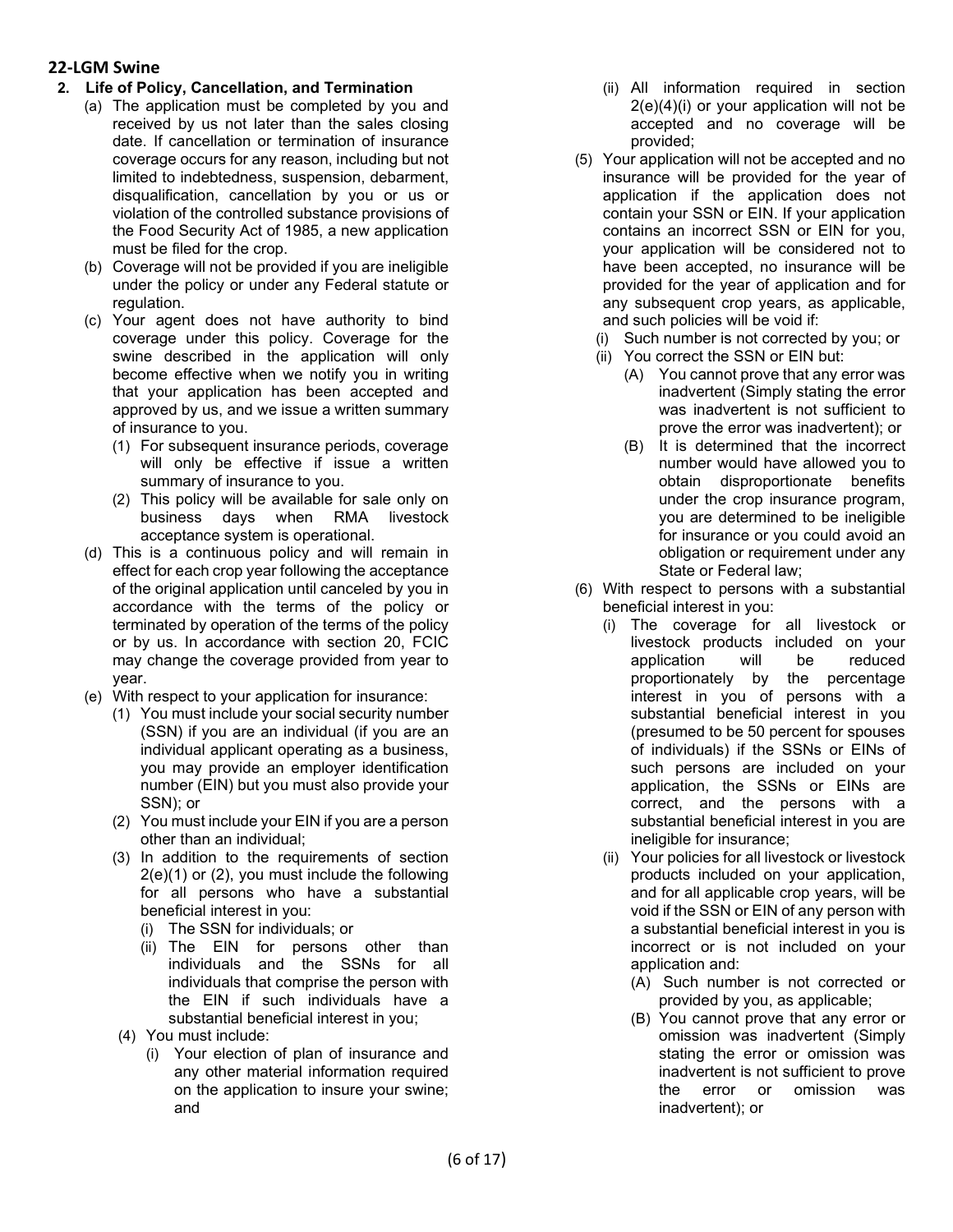- (C) Even after the correct SSN or EIN is provided by you, it is determined that the incorrect or omitted SSN or EIN would have allowed you to obtain disproportionate benefits under the crop insurance program, the person with a substantial beneficial interest in you is determined to be ineligible for insurance, or you or the person with a substantial beneficial interest in you could avoid an obligation or requirement under any State or Federal law; or
- (iii) Except as provided in sections  $2(e)(6)(ii)(B)$  and  $(C)$ , your policies will not be voided if you subsequently provide the correct SSN or EIN for persons with a substantial beneficial interest in you and the persons are eligible for insurance;
- (7) When any of your policies are void under sections 2(e)(5) or (6):
	- (i) You must repay any indemnity that may have been paid for all applicable commodities and any crop years determined by us;
	- (ii) Even though the policies are void, you will still be required to pay an amount equal to 20 percent of the premium that you would otherwise be required to pay; and
	- (iii) If you previously paid premium or administrative fees, any amount in excess of the amount required in section 2(e)(7)(ii) will be returned to you;
- (8) Notwithstanding any of the provisions in this section, if you certify to an incorrect SSN or EIN, or receive an indemnity and the SSN or EIN was not correct, you may be subject to civil, criminal or administrative sanctions;
- (9) If any of the information regarding persons with a substantial beneficial interest in you changes after the cancellation date for the previous crop year, you must revise your application by the cancellation date for the current crop year to reflect the correct information. However, if such information changed less than 30 days before the cancellation date for the current crop year, you must revise your application by the cancellation date for the next crop year. If you fail to provide the required revisions, the provisions in section 2(e)(6) will apply; and
- (10) If you are, or a person with a substantial beneficial interest in you is, not eligible to obtain a SSN or EIN, whichever is required, you must request an assigned number for the purposes of this policy from us:
- (i) A number will be provided only if you can demonstrate you are, or a person with a substantial beneficial interest in you is, eligible to receive Federal benefits;
- (ii) If a number cannot be provided for you in accordance with section 2(e)(10)(i), your application will not be accepted; or
- (iii) If a number cannot be provided for any person with a substantial beneficial interest in you in accordance with section 2(e)(10)(i), the amount of coverage for all crops on the application will be reduced proportionately by the percentage interest of such person in you.
- (f) After acceptance of the application, you may not cancel this policy for the initial crop year. Thereafter, the policy will continue in force for each succeeding crop year unless canceled or terminated as provided below.
- (g) Either you or we may cancel this policy after the initial crop year by providing written notice to the other on or before the cancellation date in accordance with section 2(j).
- (h) Any amount owed to us for any policy authorized under the Act will be offset from any indemnity or prevented planting payment due you for this or any other crop insured with us under the authority of the Act.
	- (1) Even if your claim has not yet been paid, you must still pay the premium and administrative fee on or before the termination date for you to remain eligible for insurance.
	- (2) If we offset any amount due us from an indemnity or prevented planting payment owed to you, the date of payment for the purpose of determining whether you have a delinquent debt will be the date that you submit the claim for indemnity in accordance with section 7(a) (Determining Indemnities).
	- (3) For this agricultural commodity policy, your premium and administrative fees will be offset from any indemnity or prevented planting payment due you even if it is prior to the premium billing.
	- (4) For any other agricultural commodity policy insured with us and it is:
		- (i) Prior to the premium billing date, and you agree, your premium and administrative fees will be offset from any indemnity or prevented planting payment due you; or
		- (ii) On or after the premium billing date, your premium and administrative fees will be offset from any indemnity or prevented planting payment due you.
- (i) A delinquent debt for any policy will make you ineligible to obtain crop insurance authorized under the Act for any subsequent crop year and result in termination of all policies in accordance with section 2(i)(2).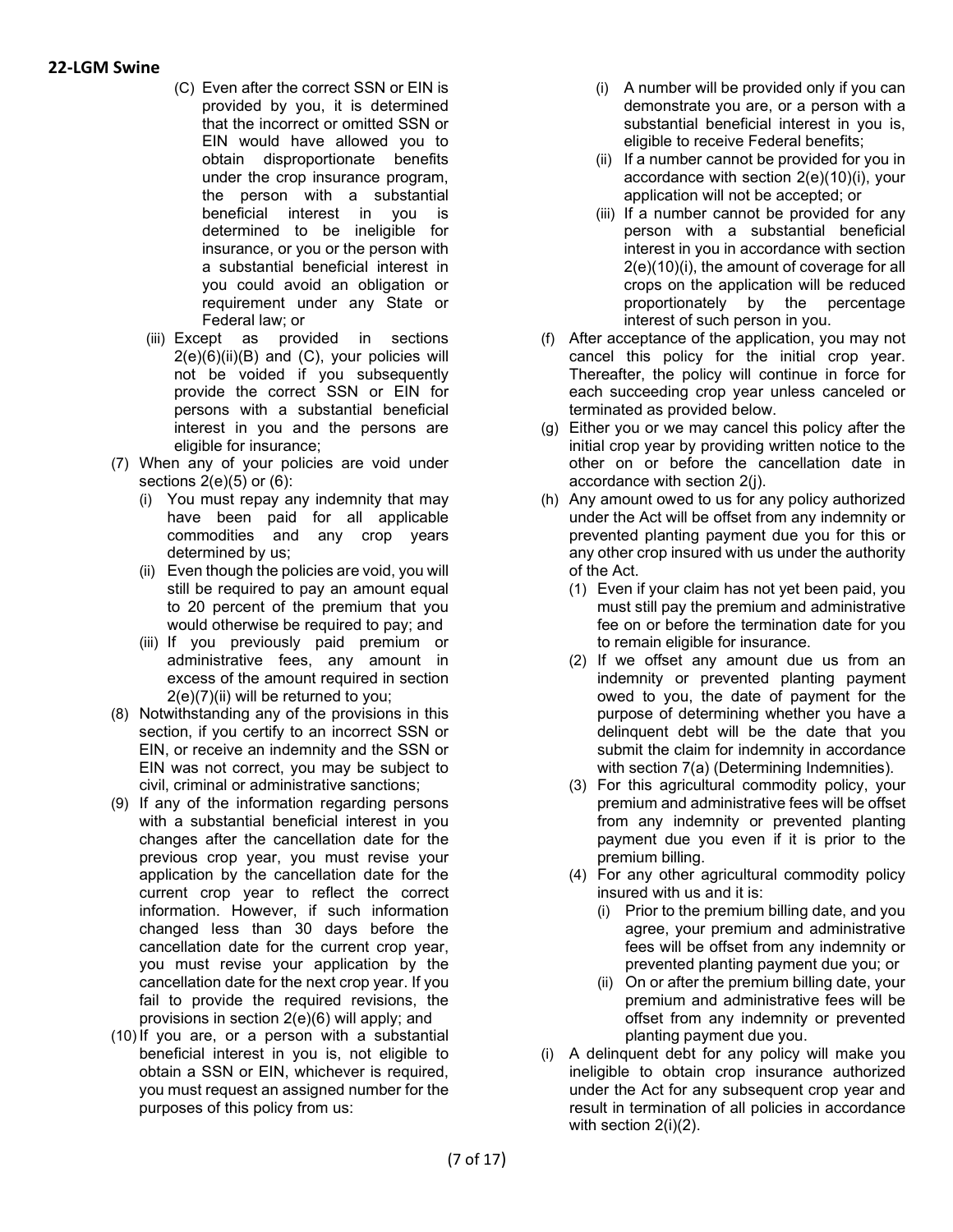- (1) With respect to ineligibility:
	- (i) Ineligibility for crop insurance will be effective on:
		- (A) The date that a policy was terminated in accordance with section 2(i)(2) for the crop for which you failed to pay premium, an administrative fee, or any related interest owed, as applicable;
		- (B) The payment due date contained in any notification of indebtedness for any overpaid indemnity if you fail to pay the amount owed, including any related interest owed, as applicable, by such due date; or
		- (C) The termination date for the crop year prior to the crop year in which a scheduled payment is due under a written payment agreement if you fail to pay the amount owed by any payment date in any agreement to pay the debt;
	- (ii) If you are ineligible and a policy has been terminated in accordance with section 2(i)(2), you will not receive any indemnity and such ineligibility and termination of the policy may affect your eligibility for benefits under other USDA programs. Any indemnity payment that may be owed for the policy before it has been terminated will remain owed to you, but may be offset in accordance with section 2(h), unless your policy was terminated in accordance with sections 2(i)(2)(i)(A), (B), or (D).
- (2) With respect to termination:
	- (i) Termination will be effective on:
		- (A) For a policy with unpaid administrative fees or premiums, the termination date immediately subsequent to the billing date for the crop year (For policies which the sales closing date is prior to the termination date, such policies will terminate for the current crop year even if insurance attached prior to the termination date. Such termination will be considered effective as of the sales closing date and no insurance will be considered to have attached for the crop year and no indemnity will be owed);
		- (B) For a policy with other amounts due, the termination date immediately following the date you have a delinquent debt (For policies for which the sales closing date is prior to the termination date, such policies will terminate for the current crop

year even if insurance attached prior to the termination date. Such termination will be considered effective as of the sales closing date and no insurance will be considered to have attached for the crop year and no indemnity will be owed);

- (C) For all other policies that are issued by us under the authority of the Act, the termination date that coincides with the termination date for the policy with the delinquent debt or, if there is no coincidental termination date, the termination date immediately following the date you become ineligible;
- (D) For execution of a written payment agreement and failure to make any scheduled payment, the termination date for the crop year prior to the crop year in which you failed to make the scheduled payment (for this purpose only, the crop year will start the day after the termination date and end on the next termination date, e.g., if the termination date is November 30 and you fail to make a payment on November 15, 2019, your policy will terminate on November 30, 2018, for the 2019 crop year); or
- (ii) For all policies terminated under sections  $2(i)(2)(i)(A)$ ,  $(B)$ , or  $(D)$ , any indemnities paid subsequent to the termination date must be repaid.
- (iii) Once the policy is terminated, it cannot be reinstated for the current crop year unless:
	- (A) The termination was in error;
	- (B) The Administrator of the Risk Management Agency, at his or her sole discretion, determines that the following are met:
		- (1) In accordance with 7 CFR part 400, subpart U, and FCIC procedures, you provide documentation that your inadvertent failure to pay your debt is due to an unforeseen or unavoidable event or other extenuating circumstances that created the inadvertent failure for you to make timely payment;
		- (2) You remit full payment of the delinquent debt owed to us or FCIC with your request submitted in accordance with section  $2(i)(2)(iii)(B)(3)$ ; and
		- (3) You submit a written request for reinstatement of your policy to us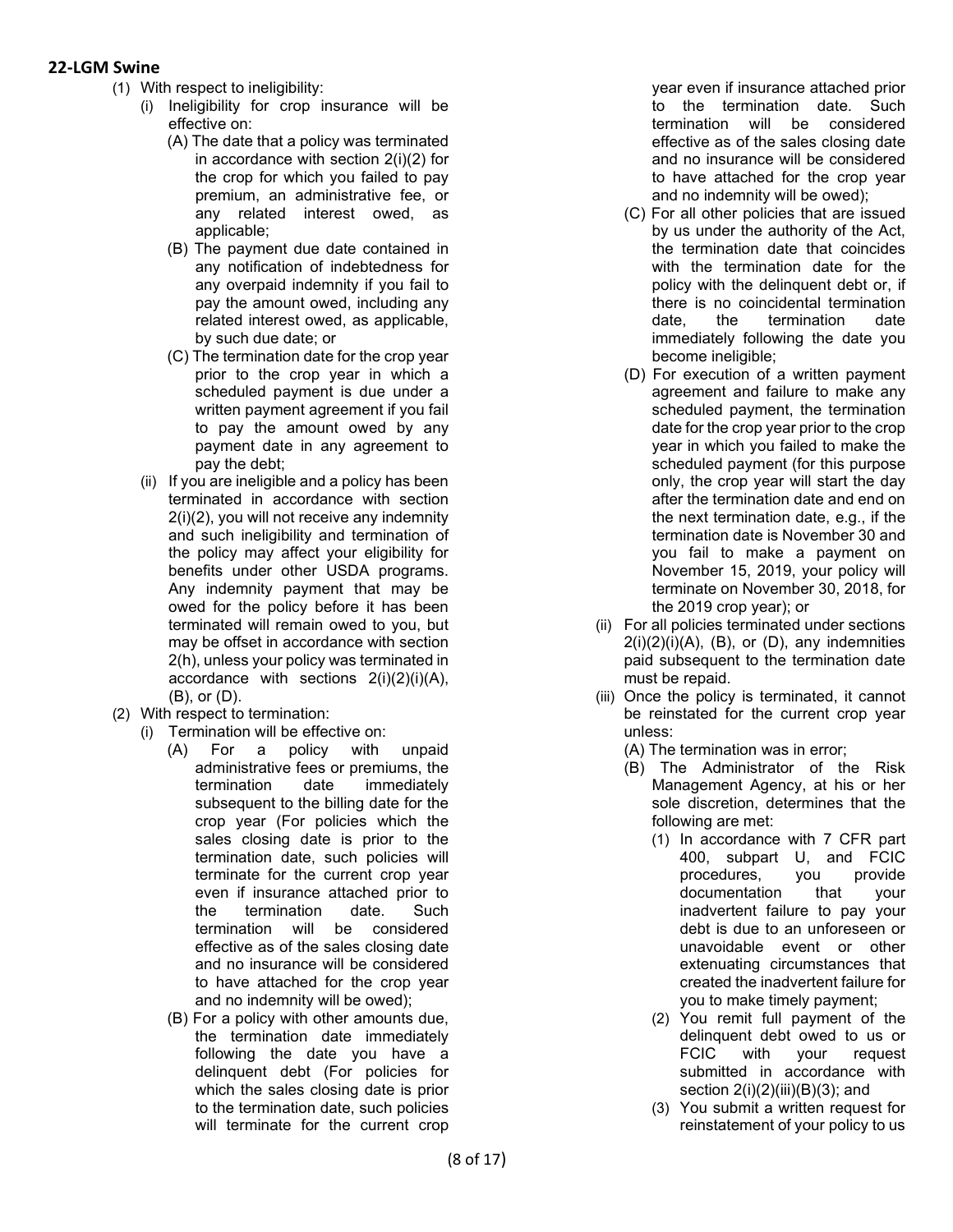no later than 60 days after the termination date or the missed payment date of a previously executed written payment agreement, or in the case of overpaid indemnity or any amount that became due after the termination date, the due date specified in the notice to you of the amount due, if applicable.

- (i) If authorization for reinstatement, as defined in 7 CFR part 400, subpart U, is granted, your policies will be reinstated effective at the beginning of the crop year for which you were determined ineligible, and you will be entitled to all applicable benefits under such policies, provided you meet all eligibility requirements and comply with the terms of the policy; and
- (ii) There is no evidence of fraud or misrepresentation; or
- (C) We determine that, in accordance with 7 CFR part 400, subpart U, and<br>FCIC issued procedures, the FCIC issued procedures, following are met:
	- (1) You can demonstrate:
		- (i) You made timely payment for the amount of premium owed but you inadvertently omitted some small amount, such as the most recent month's interest or a small administrative fee;
		- (ii) The amount of the payment was clearly transposed from the amount that was otherwise due (For example, you owed \$892 but you paid \$829);
		- (iii) You timely made the full payment of the amount owed but the delivery of that payment was delayed, and was postmarked no more than seven calendar days after the termination date or the missed payment date of a previously executed written payment agreement, or in the case of overpaid indemnity or any amount that became due after the termination date, the due date specified in a notice to

you of an amount due, as applicable.

- (iv) For previously executed written payment agreements, you made the full payment of the scheduled payment amount owed within 15 calendar days after the missed payment date.
- (2) You remit full payment of the delinquent debt owed to us; and
- (3) You submit a written request for reinstatement of your policy to us in accordance with 7 CFR part 400, subpart U, and applicable procedures no later than 30 days after the termination date or the missed payment date of a previously executed written payment agreement, or in the case of overpaid indemnity or any amount that became due after the termination date, the due date specified in the notice to you of the amount due, if applicable; and
- (4) If authorization for reinstatement, as defined in 7 CFR part 400, subpart U, is granted, your policies will be reinstated effective at the beginning of the crop year for which you were determined ineligible, and you will be entitled to all applicable benefits under such policies, provided you meet all eligibility requirements and comply with the terms of the policy; and
- (5) There is no evidence of fraud or misrepresentation.
- (iv) A determination made under:
	- (A) Section  $2(i)(2)(iii)(B)$  may only be appealed to the National Appeals Division in accordance with 7 CFR part 11; and
	- (B) Section  $2(i)(2)(iii)(C)$  may only be appealed in accordance with section 19.
- (3) To regain eligibility, you must:
	- (i) Repay the delinquent debt in full;
	- (ii) Execute a written payment agreement, in accordance with 7 CFR part 400, subpart U, and make payments in accordance with the agreement; or
	- (iii) Have your debts discharged in bankruptcy.
- (4) After you become eligible for crop or livestock insurance, if you want to obtain coverage for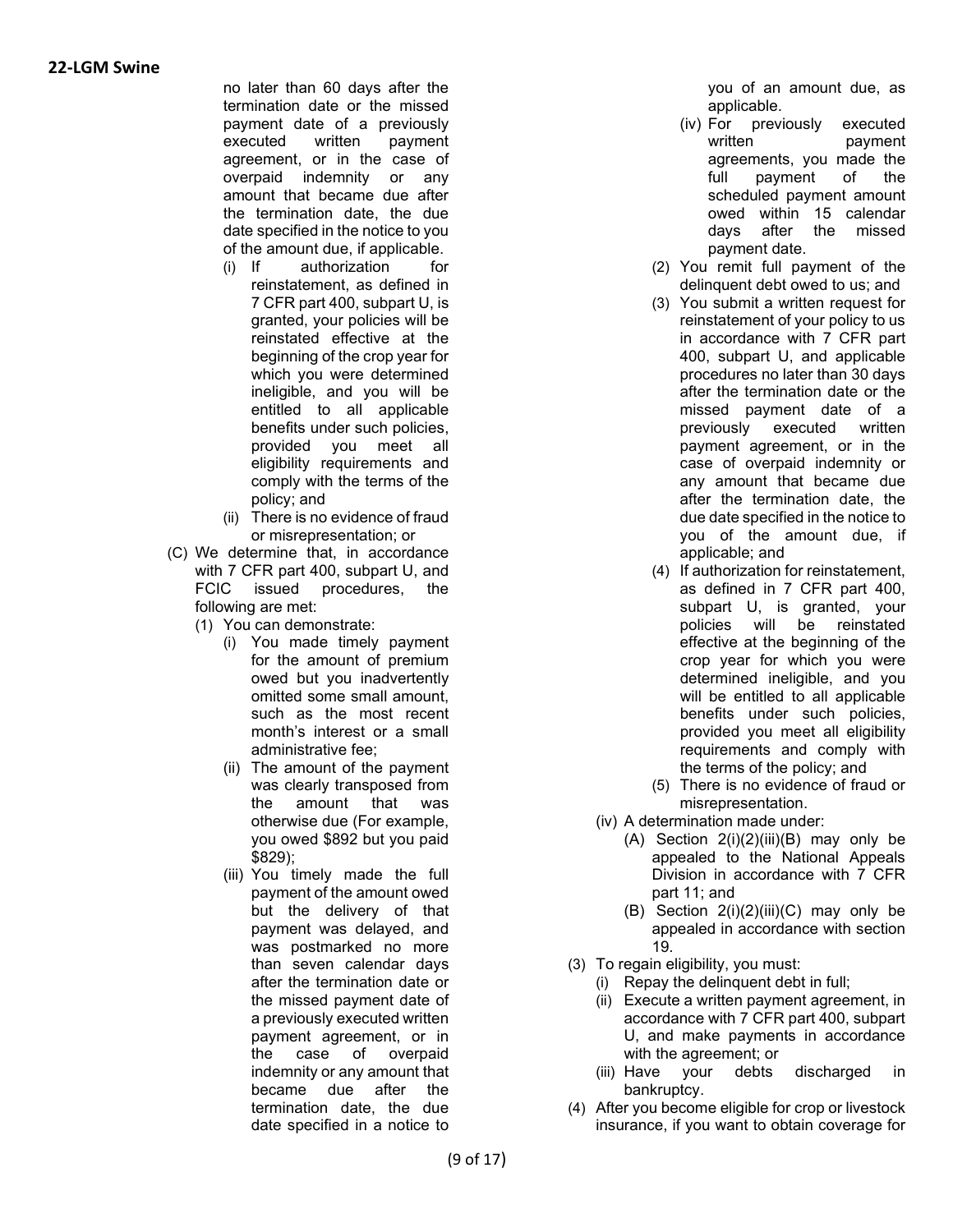your crops or livestock, you must submit a new application on or before the sales closing date for the crop (Since applications for crop insurance cannot be accepted after the sales closing date, if you make any payment after the sales closing date, you cannot apply for insurance until the next available sales closing date).

- (5) For example, for the 2020 crop year, if you purchase Livestock Gross Margin (LGM), with a termination date of June 30, 2020, and you do not pay the premium or other amounts due for LGM by the termination date, your livestock policies will terminate retroactive to the sales closing date that is immediately subsequent to the sales period for which the premium is delinquent, even if insurance has already attached to a subsequent sales period. The ineligibility date would be June 30, 2020. In accordance with section 2(i)(2)(i)(C), for any other policy issued under the authority of the Federal Crop Insurance Act that does not have the same termination date of June 30, the termination for such other policy will be effective on the termination date following when you become ineligible. For example, a producer purchased an LGM policy on July 31, 2020, and did not pay the premium by the premium due date and subsequently purchased a Federal reinsured corn policy on March 15, 2021. The LGM policy is terminated June 30, 2021, and the producer is ineligible for any livestock plan of insurance as of the next sales closing date after June 30, 2021. However, the Federal reinsured corn policy would remain in effect for 2021 and would be terminated as of March 15, 2022 if the LGM premium remained delinquent. No indemnity will be due for that crop year for either crop. You will not be eligible to apply for crop insurance for any crop until after the amounts owed are paid in full or you file a petition to discharge the debt in bankruptcy.
- (6) If you are determined to be ineligible under section 2(i), persons with a substantial beneficial interest in you may also be ineligible until you become eligible again.
- (j) In cases where there has been a death, disappearance, judicially declared incompetence, or dissolution of any insured person:
	- (1) If any married individual insured dies, disappears, or is judicially declared incompetent, the named insured on the policy will automatically convert to the name of the spouse if:
		- (i) The spouse was included on the policy as having a substantial beneficial interest in the named insured; and
- (ii) The spouse has a share of the crop.
- (2) The provisions in section  $2(i)(3)$  will be applicable if:
	- (i) Any partner, member, shareholder, etc., of an insured entity dies, disappears, or is judicially declared incompetent, and such event automatically dissolves the entity; or
	- (ii) An individual, whose estate is left to a beneficiary other than a spouse or left to the spouse and the criteria in section 2(j)(1) are not met, dies, disappears, or is judicially declared incompetent.
- (3) If section  $2(i)(2)$  applies and the death, disappearance, or judicially declared incompetence occurred:
	- (i) More than 30 days before the cancellation date, the policy is automatically canceled as of the cancellation date and a new application must be submitted; or
	- (ii) Thirty days or less before the cancellation date, or after the cancellation date, the policy will continue in effect through the crop year immediately following the cancellation date and be automatically canceled as of the cancellation date immediately following the end of the insurance period for the crop year, unless canceled by the cancellation date prior to the start of the insurance period:
		- (A) A new application for insurance must be submitted prior to the sales closing date for coverage for the subsequent crop year; and
		- (B) Any indemnity will be paid to the person or persons determined to be beneficially entitled to the payment and such person or persons must comply with all policy provisions and pay the premium.
- (4) If any insured entity is dissolved for reasons other than death, disappearance, or judicially declared incompetence:
	- (i) Before the cancellation date, the policy is automatically canceled as of the cancellation date and a new application must be submitted; or
	- (ii) On or after the cancellation date, the policy will continue in effect through the crop year immediately following the cancellation date and be automatically canceled as of the cancellation date immediately following the end of the insurance period for the crop year, unless canceled by the cancellation date prior to the start of the insurance period: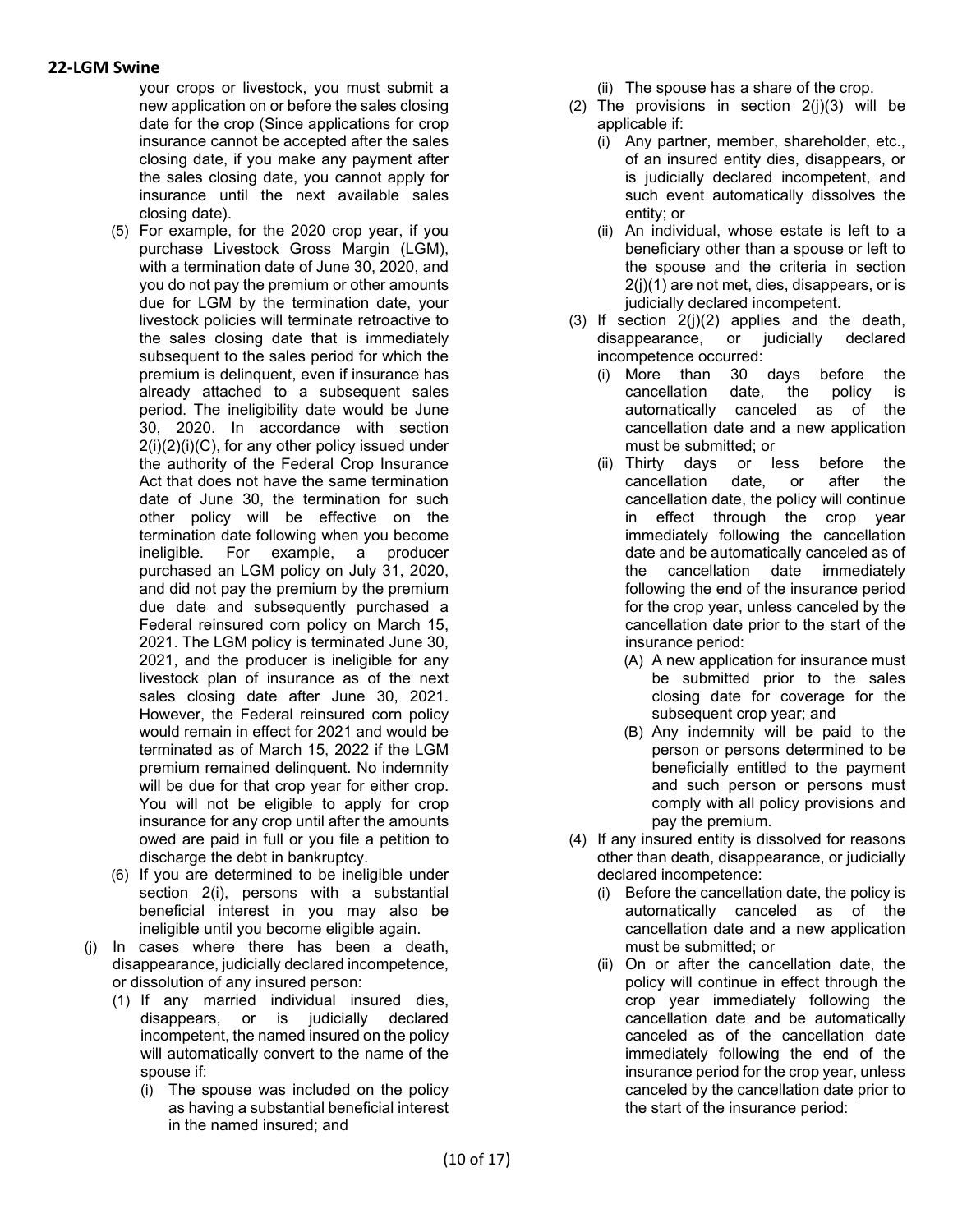- (A) A new application for insurance must be submitted prior to the sales closing date for coverage for the subsequent crop year; and
- (B) Any indemnity will be paid to the person or persons determined to be beneficially entitled to the payment and such person or persons must comply with all policy provisions and pay the premium.
- (5) If section 2(j)(2) or (4) applies, a remaining member of the insured person or the beneficiary is required to report to us the death, disappearance, judicial incompetence, or other event that causes dissolution not later than the next cancellation date, except if section 2(j)(3)(ii) applies, notice must be provided by the cancellation date for the next crop year. If notice is not provided timely, the provisions of section 2(j)(2) or (4) will apply retroactive to the date such notice should have been provided and any payments made after the date the policy should have been canceled must be returned.
- (k) We may cancel your policy if no premium is earned for three consecutive years.
- (l) The cancellation date is June 30 for the policy.
- (m) Any person may sign any document relative to crop insurance coverage on behalf of any other person covered by such a policy, provided that the person has a properly executed power of attorney or such other legally sufficient document authorizing such person to sign. You are still responsible for the accuracy of all information provided on your behalf and may be subject to any applicable consequences, if any information has been misreported.
- (n) LGM for Swine will not be offered for a sales period if the required data for establishing the expected gross margins for each month of the insurance period are not available because futures did not trade, or were not able to continue trading at the end of the day (such as the price moved the maximum allowed by the exchange and trading was suspended), for any day that the information is needed.
	- (1) LGM for Swine will not be offered if CME Group lean hog futures prices decline by the maximum allowed by the exchange two consecutive days during the time period for establishing the expected gross margins.
	- (2) LGM for Swine will not be offered if CME Group soybean meal or CME Group corn futures prices increase by the maximum allowed by the exchanges two consecutive days during the time period for establishing the expected gross margins.

### **3. Insurance Coverages**

- (a) Your gross margin guarantee, deductible amount, and maximum premium for the insurance period are as shown on your summary of insurance.
- (b) You must select a deductible amount by sales closing date.
- (c) You may only select one deductible amount that is applicable for all target marketings.
- (d) Target marketings must be submitted on our form by the sales closing date for each insurance period in which you desire coverage. If target marketings are not submitted by the sales closing date, your target marketings for the insurance period will be zero.
- (e) Target marketings for any month of an insurance period cannot be greater than the approved target marketings for that insurance period. Your target marketings are due at the time of application in the initial insurance period and your target marketings report is due by the sales closing date in subsequent insurance periods.
- (f) No indemnity will be owed, but you will still be responsible for any premiums owed, if we find that your marketing report;
	- (1) Is not supported by written verifiable records in accordance with the definition of marketing report; or
	- (2) Fails to accurately report actual marketings or other material information.
- (g) Coverage can be purchased from the time during the sales period or as otherwise specified in the Special Provisions. Coverage is not available for purchase if expected margins are not available on the RMA website.
- (h) Sales of LGM for Swine may be suspended if extraordinary events occur that interfere with the effective functioning of the corn, soybean meal, or lean hogs commodity markets as determined by FCIC. Evidence of such events may include, but is not limited to, consecutive limit down moves in the lean hog futures markets or consecutive limit up moves in the corn and soybean meal futures markets.

# **4. Causes of Loss Covered**

This policy provides insurance only for the difference between the actual gross margin and the gross margin guarantee resulting from unavoidable natural occurrences, as required by the Act. This policy does not insure against the death or other loss or destruction of your swine, or against any other loss or damage of any kind whatsoever.

### **5. Premium**

- (a) The premium (gross premium less premium subsidy paid on your behalf by FCIC) is earned and payable at the time coverage begins.
- (b) You are only eligible for premium subsidy if you target market in two (2) or more months of an insurance period.
- (c) The premium amount is shown on your summary of insurance.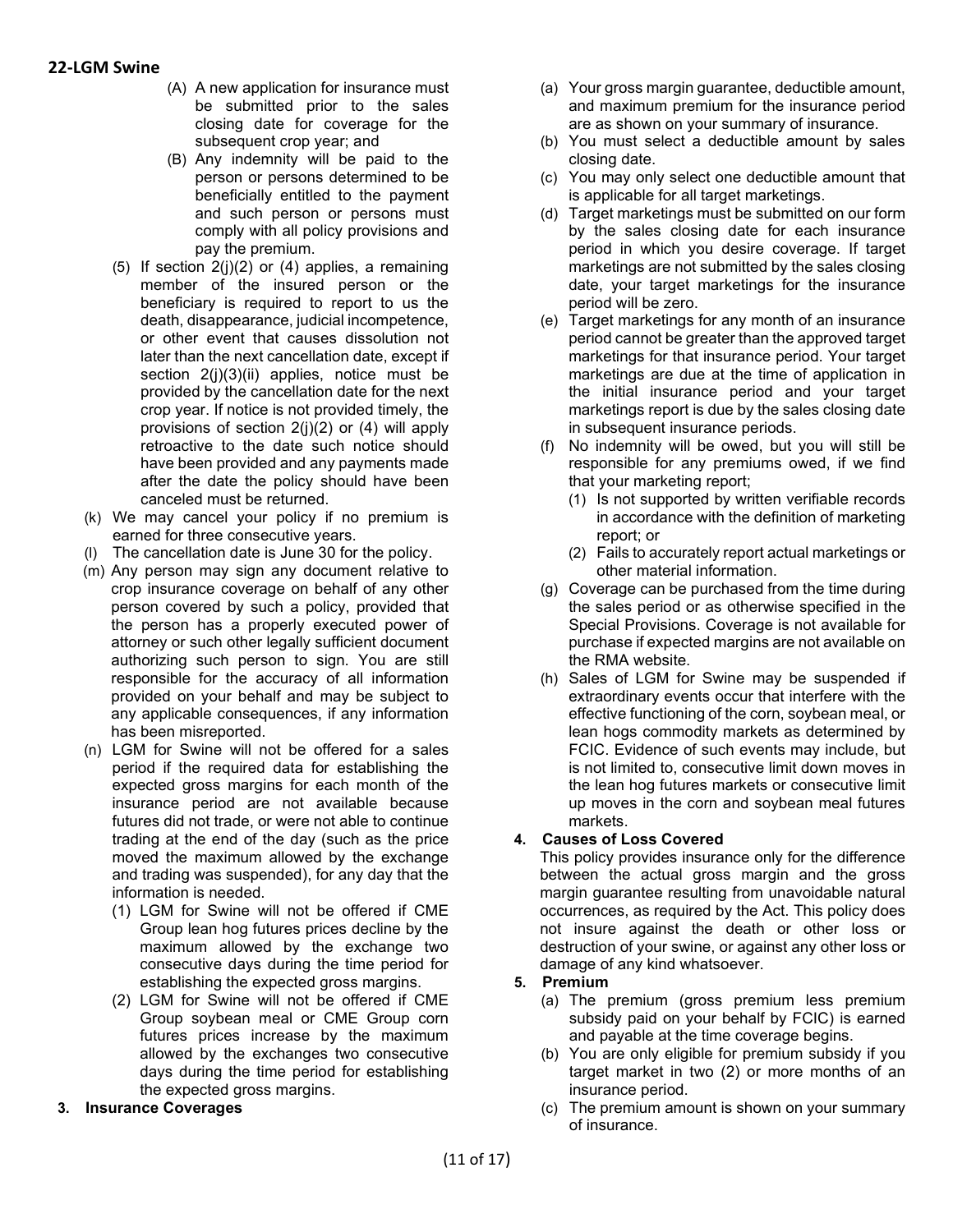- (d) The premium will be based on the information you provide on your application.
- (e) Premium or administrative fees owed by you will be offset from an indemnity or prevented planting payment due you in accordance with section 2(h).
- (f) If you qualify as a beginning farmer or rancher, your premium subsidy will be 10 percentage points greater than the premium subsidy that you would otherwise receive, unless otherwise specified in the Special Provisions.
- (g) You will be ineligible for any premium subsidy paid on your behalf by FCIC for any policy issued by us if:
	- (1) USDA determines you have committed a violation of the highly erodible land conservation or wetland conservation provisions of 7 CFR part 12 as amended by the Agricultural Act of 2014; or
	- (2) You have not filed form AD-1026 with FSA for the reinsurance year by the premium billing date.
		- (i) Notwithstanding section  $5(q)(2)$ , you may be eligible for premium subsidy without having a timely filed form AD-1026:
			- (A) For the initial reinsurance year if you certify by the premium billing date for your policy that you meet the qualifications as outlined in FCIC approved procedures for producers who are new to farming, new to crop insurance, a new entity, or have not previously been required to file form AD-1026; or
			- (B) If FSA approves relief for failure to timely file due to circumstances beyond your control or failure to timely provide adequate information to complete form AD-1026 in accordance with the provisions contained in 7 CFR part 12.
		- (ii) To be eligible for premium subsidy paid on your behalf by FCIC, it is your responsibility to assure you meet all the requirements for:
			- (A) Compliance with the conservation provisions specified in section 5(g)(1) of this section; and
			- (B) Filing form AD-1026, or successor form, to be properly identified as in compliance with the conservation provisions specified in section 5(g)(1) of this section.

### **6. Insurance Period**

- (a) Coverage begins on your swine on the first day of the second calendar month following the month of the sales closing date. For example, for contracts with a sales closing date in January, coverage will begin on March 1.
- (b) Coverage ends at the earliest of:
- (1) The last month of the insurance period in which you have target marketings;
- (2) As otherwise specified in the policy.
- (3) If the end date is on a Saturday, Sunday, or federal holiday, or, if for any reason the relevant report is not available to us for that day or any other day of the ending period, then the actual ending value will be based on the most recent reports made prior to that date.

### **7. Determining Indemnities**

- (a) In the case of a payable loss on insured swine, we will send you a notice of probable loss approximately ten days after all actual gross margins applicable for the insurance period are released by RMA. You must submit a marketing report, within 15 days of your receipt of the notice of probable loss.
- (b) In the event of loss covered by this policy, we will settle your claim by subtracting the actual total gross margin from the gross margin guarantee. If the result is greater than zero, an indemnity will be paid. Under no circumstances will the indemnity be greater than your total target marketings multiplied by the three-day average CME Group lean hog futures price established at the beginning of the insurance period multiplied by the assumed weight of the swine multiplied by the yield factor.
- (c) In the event that the total of actual marketings are less than 75 percent of the total of targeted marketings for the insurance period, indemnities will be reduced by the percentage by which the total of actual marketings for the insurance period fell below the total of targeted marketings for the period.

# **8. Conformity to Food Security Act**

Although your violation of a number of federal statutes, including the Act, may cause cancellation or termination of the policy or may cause the policy to become void, you should be specifically aware that your policy will be canceled if you are determined to be ineligible to receive benefits under the Act due to violation of the controlled substance provisions (title XVII) of the Food Security Act of 1985 (Pub. L. 99- 198) and the regulations published at 7 CFR part 400, subpart F. Your policy will be canceled if you are determined, by the appropriate agency, to be in violation of these provisions. We will recover any and all monies paid to you or received by you during your period of ineligibility, and your premium will be refunded, less a reasonable amount for expenses and handling not to exceed 20 percent of the total premium.

### **9. Amounts Due Us**

(a) Interest will accrue at the rate of 1.25 percent simple interest per calendar month on any unpaid amount owed to us or on any unpaid administrative fees owed to FCIC.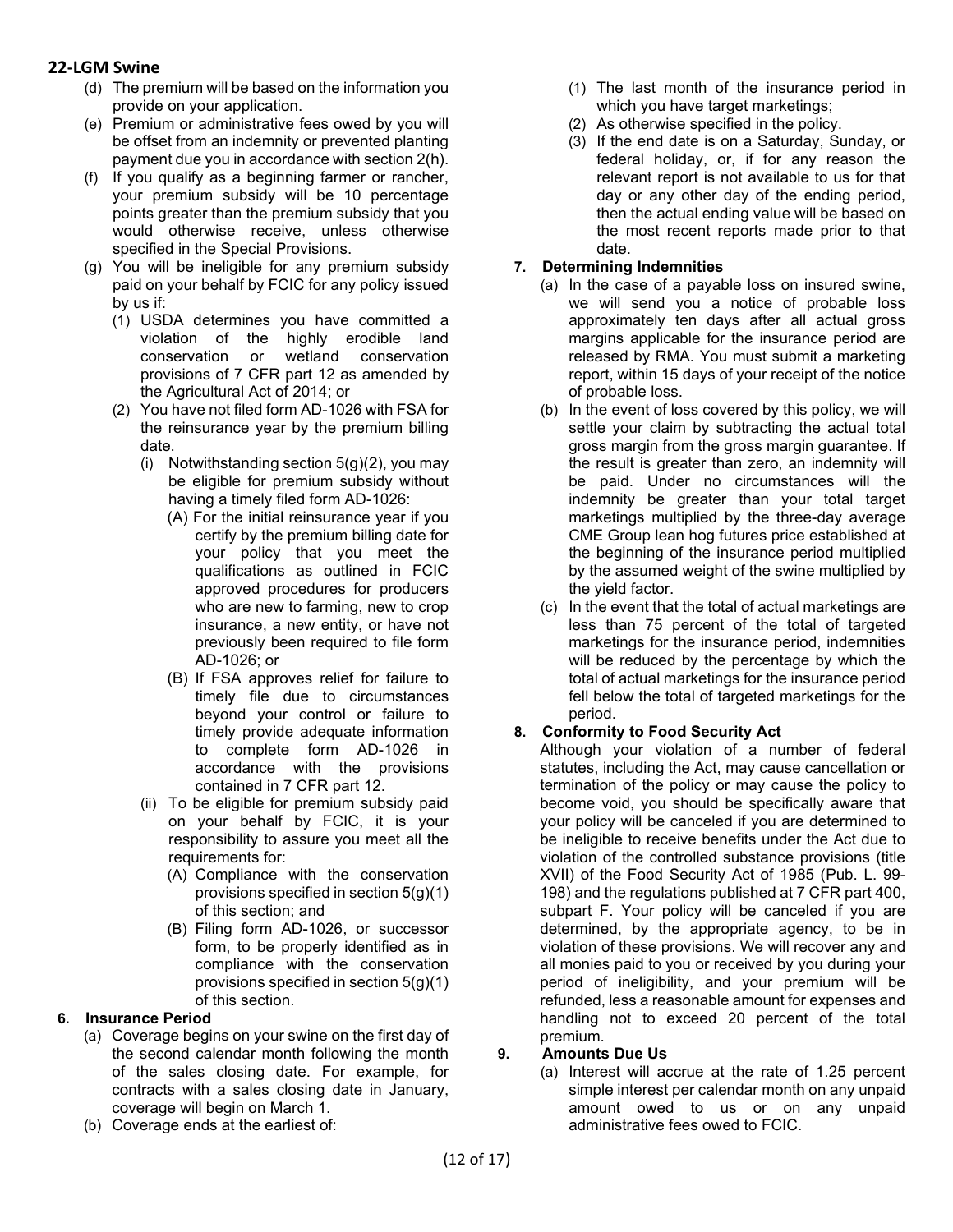- (1) For the purpose of premium amounts owed to us or administrative fees owed to FCIC, interest will start to accrue on the first day of the month following the issuance of the notice by us, provided that a minimum of 30 days have passed from the premium billing date specified in the actuarial documents.
- (2) We will collect any unpaid amounts owed to us and any interest owed thereon, and, prior to the termination date, we will collect any administrative fees and interest owed thereon to FCIC.
- (3) After the termination date, FCIC will collect any unpaid administrative fees and any interest owed thereon for any catastrophic risk protection policy and we will collect any unpaid administrative fees and any interest owed thereon for additional coverage policies.
- (b) For the purpose of any other amounts due us, such as repayment of indemnities found not to have been earned, interest will start to accrue on the date that notice is issued to you for the collection of the unearned amount.
	- (1) Amounts found due under this paragraph will not be charged interest if payment is made within 30 days of issuance of the notice by us.
	- (2) The amount will be considered delinquent if not paid within 30 days of the date the notice is issued by us.
- (c) All amounts paid will be applied first to expenses of collection, if any, second, to the reduction of accrued interest, and then to the reduction of the principal balance.
- (d) If we determine that it is necessary to contract with a collection agency or to employ an attorney to assist in collection, you agree to pay all of the expenses of collection.
- (e) The portion of the amounts owed by you for a policy authorized under the Act that are owed to FCIC may be collected in part through administrative offset from payments you receive from United States government agencies in accordance with 31 U.S.C. chapter 37. Such amounts include all administrative fees, and the share of the overpaid indemnities and premiums retained by FCIC plus any interest owed thereon.

### **10. Legal Action Against Us**

- (a) You may not bring legal action against us unless you have complied with all of the policy provisions.
- (b) If you do take legal action against us, you must do so within 12 months after denial of your claim. Suit must be brought in accordance with the provisions of 7 U.S.C. 1508(j).
- (c) Under no circumstances will we be liable for the payment of damages (compensatory, punitive, or other), attorneys' fees, or other charges in

connection with any claim for indemnity, whether we approve or disapprove such claim.

### **11.Payment and Interest Limitations**

We will pay simple interest computed on the net indemnity ultimately found to be due by us or by a final judgment of a court of competent jurisdiction, from and including the 61st day after the date you sign, date and submit to us the properly completed marketing report. Interest will be paid only if the reason for our failure to timely pay is **NOT** due to your failure to provide information or other material necessary for the computation or payment of the indemnity. The interest rate will be that established by the Secretary of the Treasury under section 12 of the Contract Disputes Act of 1978 (41 U.S.C. 611) and published in the Federal Register semiannually on or about January 1 and July 1 of each year, and may vary with each publication.

### **12.Concealment, Misrepresentation or Fraud**

- (a) If you have falsely or fraudulently concealed the fact that you are ineligible to receive benefits under the Act or if you or anyone assisting you has concealed or misrepresented any material fact relating to this policy:
	- (1) This policy will be void for each insurance period in which the concealment, fraud or misrepresentation occurred; and
	- (2) You may be subject to remedial sanctions in accordance with 7 U.S.C. 1515(h) and 7 CFR part 400, subpart R.
- (b) Voidance of this policy will result in you having to reimburse all indemnities paid for the insurance period for which the voidance was effective.
- (c) Voidance will be effective on the first day of the insurance period for the crop year in which the act occurred and will not affect the policy for subsequent insurance periods unless a violation of this section also occurred in such insurance periods.
- (d) Even though this policy is void, you will still be required to pay the administrative and operating expenses contained on your premium statement to offset costs incurred by us in the service of this policy.
- (e) If you willfully and intentionally provide false or inaccurate information to us or FCIC or you fail to comply with a requirement of FCIC, in accordance with 7 CFR part 400, subpart R, FCIC may impose on you:
	- (1) A civil fine for each violation in an amount not to exceed the greater of:
		- (i) The amount of the pecuniary gain obtained as a result of the false or inaccurate information provided or the noncompliance with a requirement of FCIC; or
		- (ii) \$10,000; and
	- (2) A disqualification for a period of up to 5 years from receiving any monetary or non-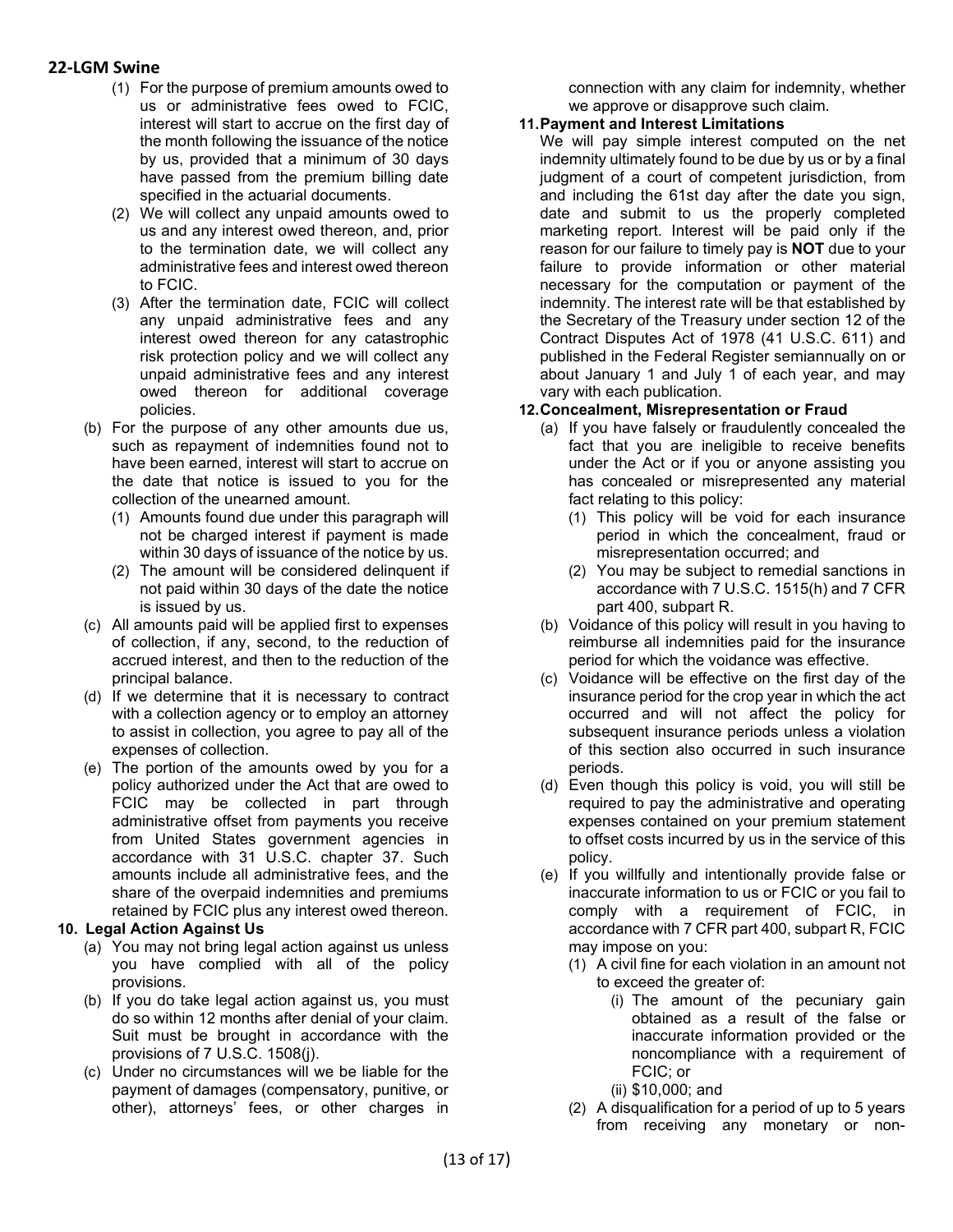monetary benefit provided under each of the following:

- (i) Any crop insurance policy offered under the Act;
- (ii) The Farm Security and Rural Investment Act of 2002 (7 U.S.C. 7333 et seq.);
- (iii)The Agricultural Act of 1949 (7 U.S.C. 1421 et seq.);
- (iv)The Commodity Credit Corporation Charter Act (15 U.S.C. 714 et seq.);
- (v) The Agricultural Adjustment Act of 1938 (7 U.S.C. 1281 et seq.);
- (vi)Title XII of the Food Security Act of 1985 (16 U.S.C. 3801 et seq.);
- (vii) The Consolidated Farm and Rural Development Act (7 U.S.C. 1921 et seq.); and
- (viii) Any federal law that provides assistance to a producer of an agricultural commodity affected by a crop or livestock loss or a decline in the prices of agricultural commodities.

## **13. Transfer of Coverage and Right to Indemnity**

If you transfer any number of your swine during the insurance period, you may transfer your coverage rights, if the transferee is eligible for crop or livestock insurance.

- (a) We will not be liable for any more than the liability determined in accordance with your policy that existed before the transfer occurred.
- (b) The transfer of coverage rights must be on our form and will not be effective until approved by us in writing.
- (c) Both you and the transferee are jointly and severally liable for the payment of the premium.
- (d) The transferee has all rights and responsibilities under this policy consistent with the transferee's interest.
- (e) If the transferee is not eligible for livestock insurance for any reason, and the transfer occurs before the final 30 days of the insurance period, then the transferred portion of the coverage will be terminated and no premium for that portion will be refunded.

# **14. Assignment of Indemnity**

- (a) You may assign your right to an indemnity for the crop year only to creditors or other persons to whom you have a financial debt or other pecuniary obligation. You may be required to provide proof of the debt or other pecuniary obligation before we will accept the assignment of indemnity.
- (b) All assignments must be on our form and must be provided to us. Each assignment form may contain more than one creditor or other person to whom you have a financial debt or other pecuniary obligation.
- (c) Unless you have provided us with a properly executed assignment of indemnity, we will not make any payment to a lienholder or other person to whom you have a financial debt or other pecuniary obligation even if you may have a lien or other assignment recorded elsewhere. Under no circumstances will we be liable:
	- (1) To any lienholder or other person to whom you have a financial debt or other pecuniary obligation where you have failed to include such lienholder or person on a properly executed assignment of indemnity provided to us; or
	- (2) To pay to all lienholders or other persons to whom you have a financial debt or other pecuniary obligation any amount greater than the total amount of indemnity owed under the policy.
- (d) If we have received the properly executed assignment of indemnity form:
	- (1) Only one payment will be issued jointly in the names of all assignees and you; and
	- (2) Any assignee will have the right to submit all loss notices and forms as required by the policy.
- (e) If you have suffered a loss from an insurable cause and fail to file a claim for indemnity within the period specified in section 7(b), the assignee may submit the claim for indemnity not later than 15 days after the period for filing a claim has expired. We will honor the terms of the assignment only if we can accurately determine the amount of the claim. However, no action will lie against us for failure to do so.

# **15. Descriptive Headings**

The descriptive headings of the various policy provisions are formulated for convenience only and are not intended to affect the construction or meaning of any of the policy provisions.

### **16. Notices**

- (a) All notices required to be given by you must be in writing and received by the insurance agent identified in your application within the designated time unless otherwise provided by the notice requirement.
	- (1) Notices required to be given immediately may be by telephone or in person and confirmed in writing.
	- (2) Time of the notice will be determined by the time of our receipt of the written notice. If the date by which you are required to submit a report or notice falls on Saturday, Sunday, or a federal holiday, or if your agent's office is, for any reason, not open for business on the date you are required to submit such notice or report, such notice or report must be submitted on the next business day.
- (b) All policy provisions, notices and communications required to be sent by us to you will be provided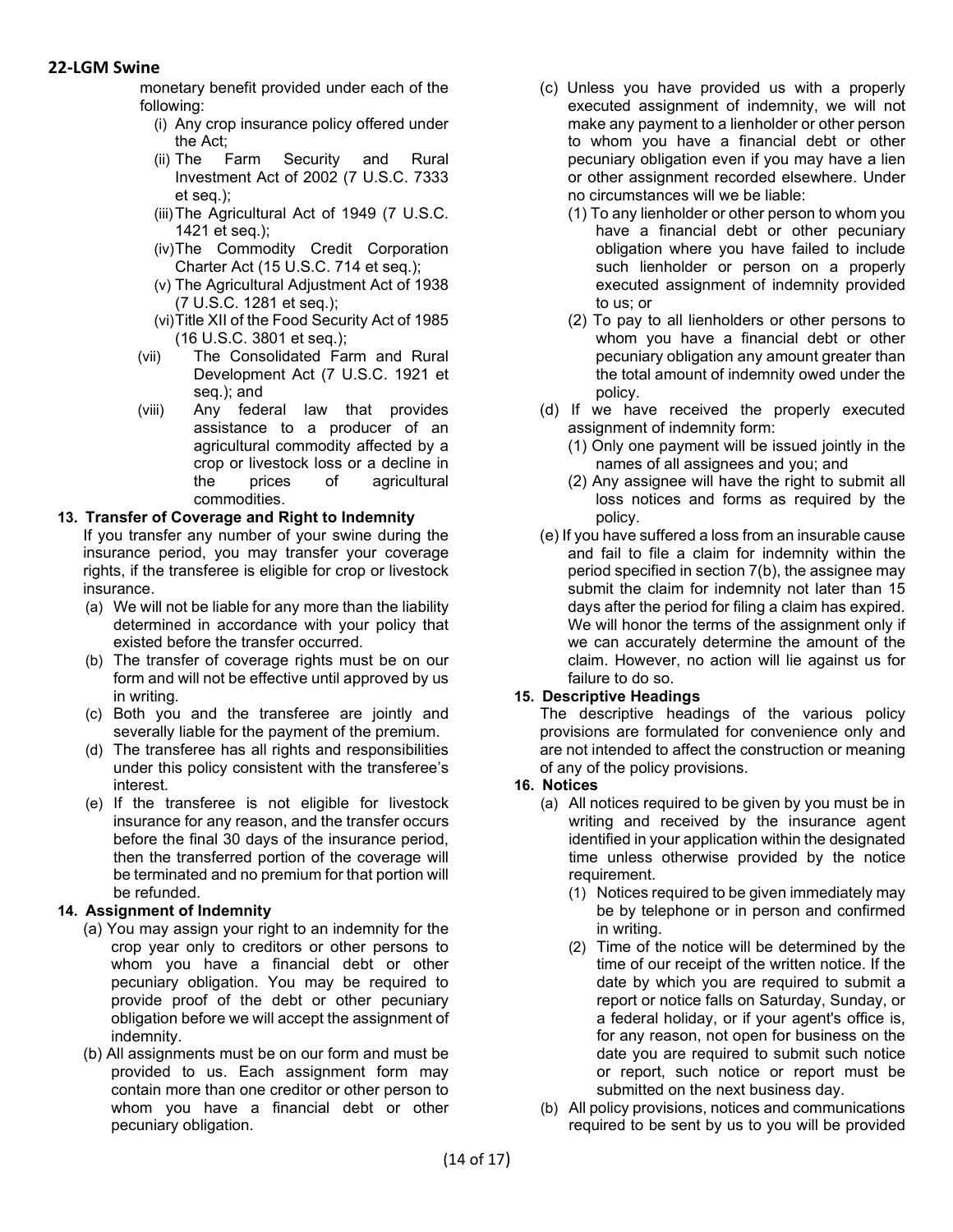by electronic means, unless we do not have the ability to transmit such information to you by electronic means; or you elect to receive a paper copy of such information.

### **17. Applicability of State and Local Statutes**

If the provisions of this policy conflict with statutes of the state or locality in which this policy is issued, the policy provisions will prevail. State and local laws and regulations in conflict with federal statutes or regulations do not apply to this policy.

# **18. Other Insurance**

Nothing in this section prevents you from obtaining other insurance not authorized under the Act. However, unless specifically required by policy provisions, you must not obtain any other livestock insurance issued under the authority of the Act on the insured swine. If you cannot demonstrate that you did not intend to have more than one policy or endorsement in effect, you may be subject to the consequences authorized under this policy, the Act, or any other applicable statute. If you can demonstrate that you did not intend to have more than one policy in effect (For example, an application to transfer your policy or written notification to an insurance provider that states you want to purchase, or transfer, insurance and you want any other policies for the livestock canceled would demonstrate you did not intend to have duplicate policies), and:

- (1) Both are for LGM policies, the policy with the earliest date of application will be in force and the other policy will be void, unless both policies are with:
	- (i) The same insurance provider and the insurance provider agrees otherwise; or
	- (ii) Different insurance providers and both insurance providers agree otherwise.
- (2) One policy is LGM and the other is a livestock policy insuring the same swine for the insurance period, the policy with the earliest date of endorsement for the insurance period will be in force and the other endorsement will be void.

#### **19. Access to Insured Swine and Records, and Record Retention**

- (a) We, and any employee of USDA, reserve the right to examine the insured swine, and all records relating to the breeding, farrowing, feeding, finishing, and sale of the swine as often as we reasonably require during the record retention period.
- (b) For three years after the end of the insurance period, you must retain, and provide upon our request, or the request of any USDA employee, complete records of the purchase, feeding, shipment, sale, or other disposition of all the insured swine. This requirement also applies to the records to establish the basis for the marketing report for each insurance period. You must also provide upon our request, or the request of any USDA employee, separate

records showing the same information from any swine not insured. We may extend the record retention period beyond three years by notifying you of such extension in writing. Your failure to keep and maintain such records will result in no indemnity being due and since the denial of indemnity is based on a breach of the policy for the insurance period, you will still be required to pay all premiums owed.

- (c) Any person designated by us, and any employee of USDA, will, at any time during the record retention period, have access:
	- (1) To any records relating to this insurance at any location where such records may be found or maintained; and
	- (2) To the farm.
- (d) By applying for insurance under the authority of the Act or by continuing insurance for which you previously applied, you authorize us, or any person acting for us, to obtain records relating to the insured swine from any person who may have custody of those records including, but not limited to, packers, banks, shippers, sale barns, terminals, cooperatives, associations, and accountants. You must assist us in obtaining all records which we request from third parties.

#### **20. Mediation, Arbitration, Appeal, Reconsideration, and Administrative and Judicial Review**

- (a) If you do not agree with any determination made by us, the disagreement may be resolved through mediation in accordance with section 20(f). If the disagreement cannot be resolved through mediation, or you and we do not agree to mediation, you must timely seek resolution through arbitration in accordance with the rules of the American Arbitration Association (AAA), except as provided in sections 20(c) and (e), and unless rules are established by FCIC for this purpose. Any mediator or arbitrator with a familial, financial or other business relationship to you or us, or our agent or loss adjuster, is disqualified from hearing the dispute.
	- (1) All disputes involving determinations made by us are subject to mediation or arbitration. However, if the dispute in any way involves a policy or procedure interpretation, regarding whether a specific policy provision or procedure is applicable to the situation, how it is applicable, or the meaning of any policy provision or procedure, either you or we must obtain an interpretation from FCIC in accordance with 7 CFR part 400, subpart X or such other procedures as established by FCIC.
		- (i) Any interpretation by FCIC will be binding in any mediation or arbitration.
		- (ii) Failure to obtain any required interpretation from FCIC will result in the nullification of any agreement or award.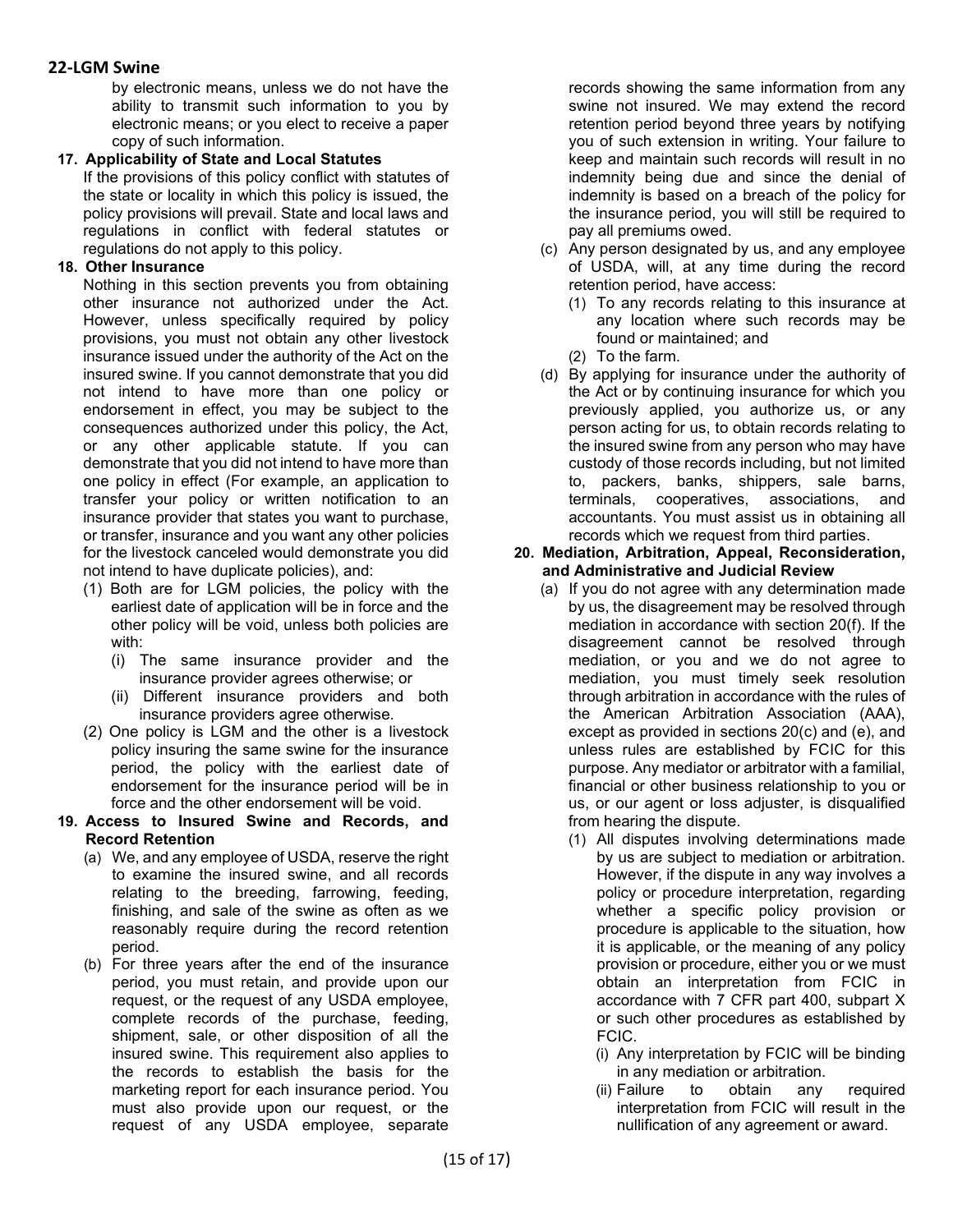- (iii)An interpretation by FCIC of a procedure may be appealed to the National Appeals Division in accordance with 7 CFR part 11.
- (2) Unless the dispute is resolved through mediation, the arbitrator must provide to you and us a written statement describing the issues in dispute, the factual findings, the determinations and the amount and basis for any award and breakdown by claim for any award. The statement must also include any amounts awarded for interest. Failure of the arbitrator to provide such written statement will result in the nullification of all determinations of the arbitrator. All agreements reached through settlement, including those resulting from mediation, must be in writing and contain at a minimum a statement of the issues in dispute and the amount of the settlement.
- (b) Regardless of whether mediation is elected:
	- (1) The initiation of arbitration proceedings must occur within one year of the date we denied your claim or rendered the determination with which you disagree, whichever is later;
	- (2) If you fail to initiate arbitration in accordance with section 20(b)(1) and complete the process, you will not be able to resolve the dispute through judicial review;
	- (3) If arbitration has been initiated in accordance with section 20(b)(1) and completed, and judicial review is sought, suit must be filed not later than one year after the date the arbitration decision was rendered; and
	- (4) In any suit, if the dispute in any way involves a policy or procedure interpretation, regarding whether a specific policy provision or procedure is applicable to the situation, how it is applicable, or the meaning of any policy provision or procedure, an interpretation must be obtained from FCIC in accordance with 7 CFR part 400, subpart X or such other procedures as established by FCIC. Such interpretation will be binding.
- (c) Any decision rendered in arbitration is binding on you and us unless judicial review is sought in accordance with section 20(b)(3). Notwithstanding any provision in the rules of the AAA, you and we have the right to judicial review of any decision rendered in arbitration.
- (d) If you disagree with any determination made by FCIC or any claim where FCIC is directly involved in the claims process or directs us in the resolution of the claim, you may obtain an administrative review in accordance with 7 CFR part 400, subpart J (administrative review) or appeal in accordance with 7 CFR part 11 (appeal).
	- (1) If you elect to bring suit after completion of any appeal, such suit must be filed against

FCIC not later than one year after the date of the decision rendered in such appeal.

- (2) Such suit must be brought in the United States district court for the district in which the insured acreage is located.
- (3) Under no circumstances can you recover any attorney fees or other expenses, or any punitive, compensatory or any other damages from FCIC.
- (e) In any mediation, arbitration, appeal, administrative review, reconsideration or judicial process, the terms of this policy, the Act, and the regulations published at 7 CFR chapter IV, including the provisions of 7 CFR part 400, subpart P, are binding. Conflicts between this policy and any state or local laws will be resolved in accordance with section 31. If there are conflicts between any rules of the AAA and the provisions of your policy, the provisions of your policy will control.
- (f) To resolve any dispute through mediation, you and we must both:
	- (1) Agree to mediate the dispute;
	- (2) Agree on a mediator; and
	- (3) Be present, or have a designated representative who has authority to settle the case present, at the mediation.
- (g) Except as provided in section 20(h), no award or settlement in mediation, arbitration, appeal, administrative review or reconsideration process or judicial review can exceed the amount of liability established or which should have been established under the policy, except for interest awarded in accordance with section 11.
- (h) In a judicial review only, you may recover attorney's fees or other expenses, or any punitive, compensatory or any other damages from us only if you obtain a determination from FCIC that we, our agent or loss adjuster failed to comply with the terms of this policy or procedures issued by FCIC and such failure resulted in you receiving a payment in an amount that is less than the amount to which you were entitled. Requests for such a determination should be addressed to the following: USDA/RMA/Deputy Administrator of Compliance/ Stop 0806, 1400 Independence Avenue, SW., Washington, D.C. 20250-0806.

### **21. Contract Changes**

- (a) We may change the terms of your coverage under this policy from year to year.
- (b) Any changes in policy provisions, amounts of insurance, premium rates, and program dates will be provided by us to your crop insurance agent not later than the contract change date. You may view the documents or request copies from your crop insurance agent.
- (c) You will be provided changes to the Basic Provisions and Special Provisions not later than 30 days prior to the cancellation date. Acceptance